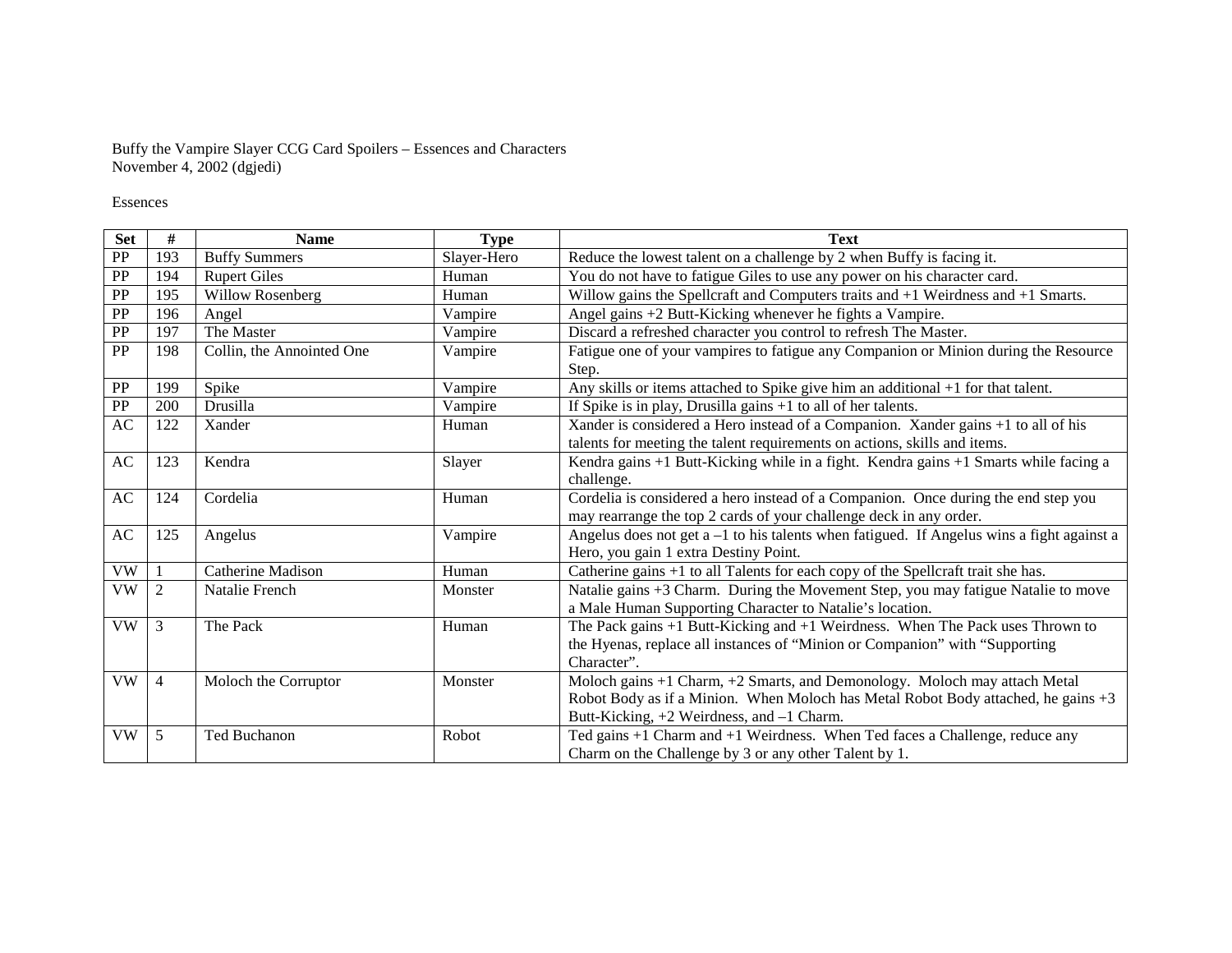| <b>Set</b>             | $\#$           | <b>Name</b>      | <b>Type</b>  | <b>Text</b>                                                                                                                                  |
|------------------------|----------------|------------------|--------------|----------------------------------------------------------------------------------------------------------------------------------------------|
| $\overline{\text{VW}}$ | 6              | Der Kindestod    | Demon        | Der Kindestod gains the Demonology Trait. When Der Kindestod is at The Hospital,                                                             |
|                        |                |                  |              | no one may initiate a fight with Der Kindestod except Buffy. Der Kindestod may use                                                           |
|                        |                |                  |              | its card power to affect a Human at an adjacent location.                                                                                    |
| <b>VW</b>              | $\overline{7}$ | Coach Marin      | Human        | Once per turn during the Resource Step, you may search your Resource Deck for a copy                                                         |
|                        |                |                  |              | of Gil Monster and place it in your hand. You may have up to 6 copies of Gil Monster                                                         |
|                        |                |                  |              | in your Resource Deck and in play.                                                                                                           |
| <b>VW</b>              | 8              | Ampata           | Undead       | If Ampata is discarded, immediately place her back in play on one of your locations, but<br>any cards attached still go to the discard pile. |
| <b>VW</b>              | Pita1          | Principal Snyder | Principal    | Principal Snyder chooses the resolving talent when starting a fight at a school location,                                                    |
|                        |                |                  |              | and gains $+2$ to the chosen talent until the end of the fight.                                                                              |
| .99                    | 239            | <b>Buffy</b>     | Human-Slayer | Once per turn, Buffy may start a fight during the Movement Step, if there are no card                                                        |
|                        |                |                  |              | effects keeping her from fighting.                                                                                                           |
| .99                    | 240            | Xander           | Human        | Your Episode Part 2 cards cannot be cancelled.                                                                                               |
| $\overline{99}$        | 241            | Angel            | Vampire      | Angel may move 2 additional times during the day.                                                                                            |
| .99                    | 242            | Willow           | Human        | Whenever Willow defeats a challenge with a Computer or Spellcraft Trait Requirement,                                                         |
|                        |                |                  |              | Willow does not fatigue.                                                                                                                     |
| .99                    | 243            | The Mayor        | Human-Demon  | If your opponent recycles her discard pile during the Draw Step, you may fatigue The                                                         |
|                        |                |                  |              | Mayor during the Resource Step or End Step of that turn to change day to night or night                                                      |
|                        |                |                  |              | to day.                                                                                                                                      |
| .99                    | 244            | Mr. Trick        | Vampire      | During the Resource Step, if Mr. Trick is refreshed, you may add Mr. Trick's talents to                                                      |
|                        |                |                  |              | a challenge's talent goals if the challenge is at the same or adjacent location as Mr.                                                       |
|                        |                |                  |              | Trick. Afterward, fatigue Mr. Trick.                                                                                                         |
| .99                    | 245            | Kakistos         | Vampire      | At the beginning of every turn, choose one of your opponent's characters in play. For                                                        |
|                        |                |                  |              | the remainder of the turn, when Kakistos starts a fight with that character, draw 2 cards                                                    |
|                        |                |                  |              | and if he wins the fight you gain 1 extra Destiny Point.                                                                                     |
| .99                    | 246            | Faith            | Human-Slayer | When Faith starts a fight, the opponent draws 2 less cards during the fight / Draw Stage.                                                    |
| .99                    | 247            | Vamp Willow      | Vampire      | At the beginning of the Resource Step, you may shuffle all copies of Vampire Embrace                                                         |
| .99                    | 248            | Vamp Xander      |              | in your discard pile back into your Resource Deck.<br>If Vamp Willow is in play, Vamp Xander gains +1 to all of his talents. If Vamp Willow  |
|                        |                |                  | Vampire      | and Vamp Xander face a challenge together, lower the talent goal of that challenge by                                                        |
|                        |                |                  |              | 2, if possible.                                                                                                                              |
| .99                    | 249            | The Master       | Vampire      | Whenever an opponent starts a fight or challenge, that player discards a card, if                                                            |
|                        |                |                  |              | possible.                                                                                                                                    |
| .99                    | 250            | Anyanka          | Demon        | Once during each Prologue Step, you may discard an action card that has a Weirdness                                                          |
|                        |                |                  |              | icon to draw 2 cards.                                                                                                                        |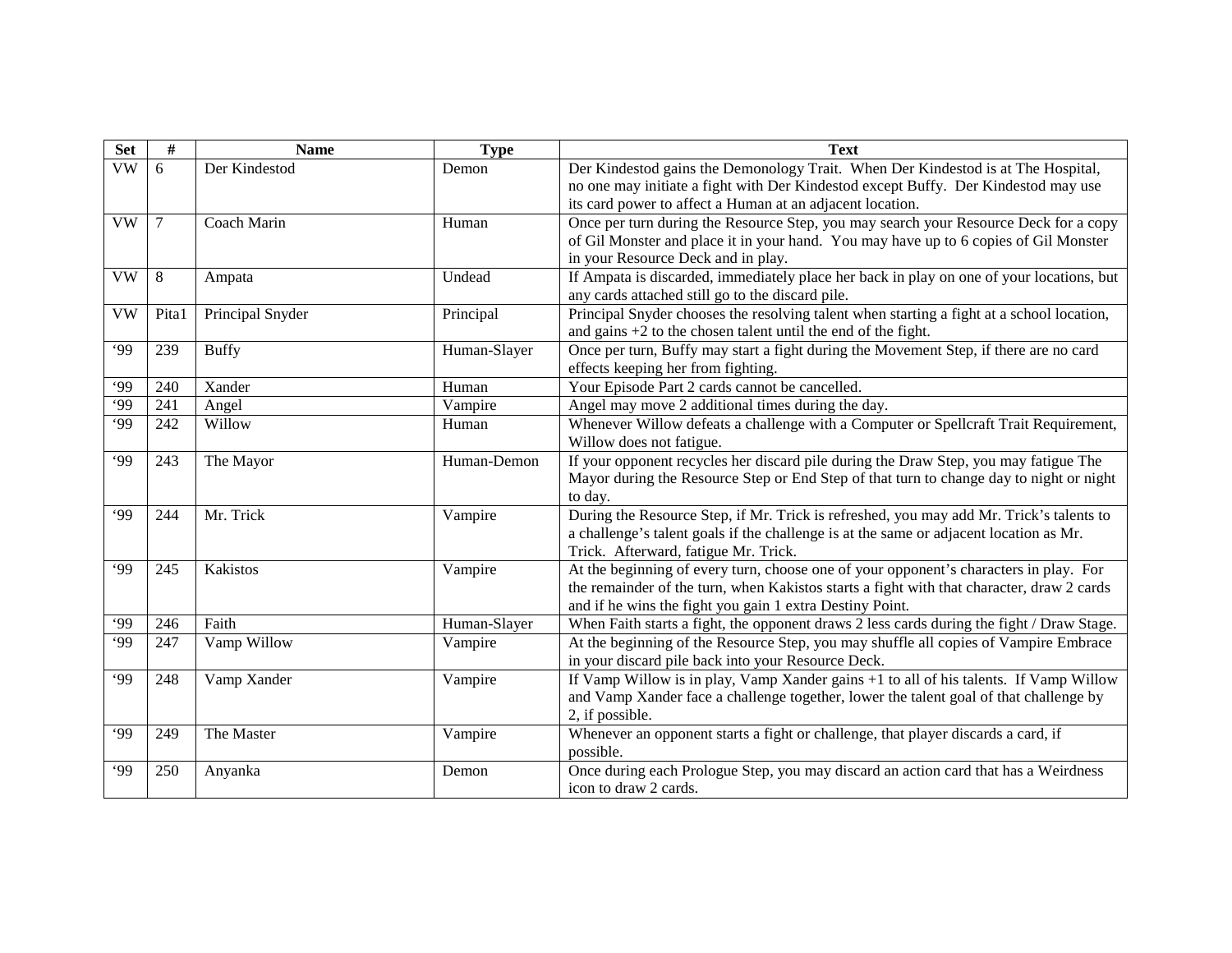| <b>Set</b> | #              | Name                | <b>Type</b>  | <b>Text</b>                                                                                                   |
|------------|----------------|---------------------|--------------|---------------------------------------------------------------------------------------------------------------|
| .99        | 251            | Oz                  | Human-       | If Oz is a Werewolf, you do not have to send his current level to the Crypt during the                        |
|            |                |                     | Werewolf     | Refresh Step of a day turn.                                                                                   |
| .99        | 252            | Buffy, Bizarro Land | Human-Slayer | If Buffy Bizarro Land defeats a challenge alone, you gain 2 extra Destiny Points.                             |
| .99        | 253            | Giles               | Human        | During the Resource Step, you may fatigue Giles to have another character gain one of                         |
|            |                |                     |              | Giles' Traits until the end of the turn.                                                                      |
| .99        | 254            | Cordelia            | Human        | If Cordelia lost a fight or challenge last turn, Cordelia gains $+3$ Charm for the remainder<br>of this turn. |
| <b>SC</b>  |                | Tara                | Human        | Tara does not fatigue when attaching skills that require the Spellcraft Trait. Tara may                       |
|            |                |                     |              | ignore Weirdness Talent Requirements on items and skills.                                                     |
| <b>SC</b>  | 2              | Anya                | Human        | Anya gains +1 to all her talents for the remainder of the turn for every event card played                    |
|            |                |                     |              | during the Prologue Step.                                                                                     |
| <b>SC</b>  | 3              | Harmony             | Vampire      | During each challenge-fight/Draw Stage, both participating players draw a maximum of                          |
|            |                |                     |              | 3 cards.                                                                                                      |
| <b>SC</b>  | 4              | Kathy               | Demon        | Ignore all Talent bonuses from items and skills at Kathy's location and adjacent                              |
|            |                |                     |              | locations while Kathy is not in Sunnydale Park.                                                               |
| I          |                | <b>Riley Finn</b>   | Human        | You may have Minions and Villians in your deck with the Initiative Trait and place                            |
|            |                |                     |              | them into play.                                                                                               |
|            | $\overline{2}$ | Spike               | Vampire      | The first skill Spike attaches every turn does not fatigue him. Spike may attach 1                            |
|            |                |                     |              | additional skill per turn.                                                                                    |
|            | 3              | Maggie Walsh        | Human        | During the Movement Step, any of your characters with the Initiative Trait may move to                        |
|            |                |                     |              | Maggie Walsh's location as if it were an adjacent location.                                                   |
|            | $\overline{4}$ | Adam                | Cyborg       | Whenever your opponent faces a challenge and you are chosen as the defender, you                              |
|            |                |                     |              | may draw 3 additional cards during the Challenge/Draw stage.                                                  |
|            |                |                     |              |                                                                                                               |

## Characters/Personalities

| <b>Set</b> |    | Name                | Hero/Comp   | Lvl | <b>Lvl</b> | BK | <b>SM</b> | WE | CH | Text                                              |
|------------|----|---------------------|-------------|-----|------------|----|-----------|----|----|---------------------------------------------------|
|            |    |                     | Villian/Min |     | Rea        |    |           |    |    |                                                   |
| PP         | 56 | <b>Billy Palmer</b> | Companion   |     |            |    |           |    |    | Human. Billy Palmer gains $+2$ Smarts when        |
|            |    |                     |             |     |            |    |           |    |    | confronting the Nightmares of Mine challenge.     |
| <b>PP</b>  | 57 | Cordelia            | Companion   |     |            |    |           |    |    | Human. Once per turn, Cordelia can fatigue a      |
|            |    |                     |             |     |            |    |           |    |    | Companion or Minion assigned to the same location |
|            |    |                     |             |     |            |    |           |    |    | during the Resource Step.                         |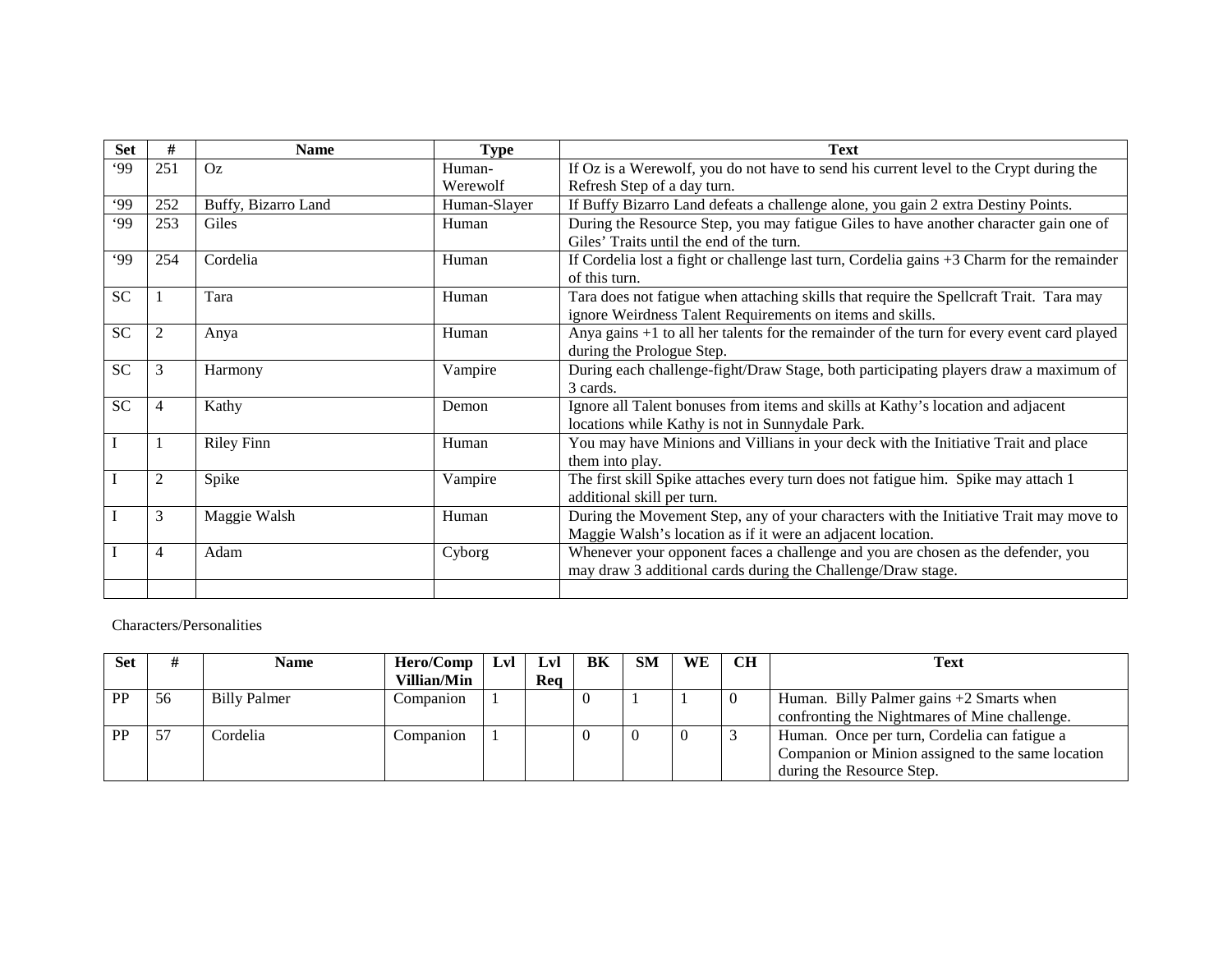| <b>Set</b> | #  | <b>Name</b>              | Hero/Comp   | Lvl          | Lvl | BK             | SM             | WE             | <b>CH</b>        | <b>Text</b>                                                                                      |
|------------|----|--------------------------|-------------|--------------|-----|----------------|----------------|----------------|------------------|--------------------------------------------------------------------------------------------------|
|            |    |                          | Villian/Min |              | Req |                |                |                |                  |                                                                                                  |
| PP         | 58 | Jenny Calendar           | Companion   |              |     | $\mathbf{0}$   | $\overline{c}$ |                | $\mathbf{0}$     | Human. Computer, Demonology. Once per turn,                                                      |
|            |    |                          |             |              |     |                |                |                |                  | Jenny Calendar can avoid being fatigued from                                                     |
|            |    |                          |             |              |     |                |                |                |                  | something that would normally fatigue her.                                                       |
| PP         | 59 | Owen Thurman             | Companion   |              |     | $\mathbf{1}$   | $\Omega$       | $\Omega$       |                  | Human. Owen gains +1 Butt-Kicking when at the<br>same location as Buffy.                         |
|            |    | Sid                      |             |              |     |                |                |                |                  |                                                                                                  |
| PP         | 60 |                          | Companion   |              |     | $\Omega$       | 1              | 1              | $\mathbf{0}$     | Demonology. Sid gains +2 Smarts while confronting<br>The Talent Show Must Go On Challenge.       |
| PP         | 61 | Xander                   | Companion   |              |     | 1              |                | $\overline{0}$ |                  | Human. Computer. Xander gains +1 Charm while                                                     |
|            |    |                          |             |              |     |                |                |                |                  | Cordelia is in play.                                                                             |
| PP         | 62 | Jesse                    | Minion      | $\mathbf{1}$ |     | 1              | $\Omega$       | $\Omega$       |                  | Vampire. When in a fight with another character,                                                 |
|            |    |                          |             |              |     |                |                |                |                  | ignore the effects of Hair Flip for the fight.                                                   |
| PP         | 63 | Andrew Borba             | Minion      |              |     | $\overline{2}$ | $\Omega$       | 1              | $\mathbf{0}$     | Vampire. Andrew gains +1 Butt-Kicking when                                                       |
|            |    |                          |             |              |     |                |                |                |                  | fighting a Companion. Andrew gains an additional $+1$<br>Butt-Kicking if that Companion is Owen. |
| PP         | 64 | <b>Catherine Madison</b> | Minion      |              |     | $\Omega$       |                |                |                  |                                                                                                  |
|            |    |                          |             |              |     |                | 1              | $\overline{2}$ | $\theta$         | Human. Spellcraft. Catherine Madison may be                                                      |
|            |    |                          |             |              |     |                |                |                |                  | equipped with one extra item.                                                                    |
| PP         | 65 | Chris Epps               | Minion      |              |     | $\mathbf{0}$   | $\overline{c}$ |                | $\boldsymbol{0}$ | Human. Fatigue Chris Epps to refresh another Minion<br>you control.                              |
| PP         | 66 | Claw                     | Minion      |              |     | $\overline{2}$ | $\Omega$       | $\mathbf{1}$   | $\overline{0}$   | Vampire. Once per turn, anything that would                                                      |
|            |    |                          |             |              |     |                |                |                |                  | normally fatigue Claw during the Movement Step                                                   |
|            |    |                          |             |              |     |                |                |                |                  | does not fatigue him                                                                             |
| PP         | 67 | Fritz                    | Minion      |              |     | $\Omega$       | $\overline{c}$ | 1              | $\theta$         | Human. Computer. If Fritz is refreshed at the                                                    |
|            |    |                          |             |              |     |                |                |                |                  | beginning of the turn, you may have up to 6 cards in                                             |
|            |    |                          |             |              |     |                |                |                |                  | your hand at the end of the Draw Step.                                                           |
| PP         | 68 | Luke                     | Minion      |              |     | 3              | $\mathbf{0}$   | $\mathbf{1}$   | $\boldsymbol{0}$ | Vampire.                                                                                         |
| PP         | 69 | Moloch, the Corruptor    | Minion      | $\mathbf{1}$ |     | 1              | $\Omega$       | $\Omega$       |                  | Monster. Computer. The Tome of Moloch provides                                                   |
|            |    |                          |             |              |     |                |                |                |                  | an extra $+1$ Butt-Kicking when assigned to Moloch.                                              |
| PP         | 70 | Natalie French           | Minion      | $\mathbf{1}$ |     | $\overline{2}$ | $\Omega$       | 1              | $\overline{0}$   | Monster. When at Natalie French's Cellar, skills that                                            |
|            |    |                          |             |              |     |                |                |                |                  | provide bonuses to talents provide $a + 1$ Bonus for                                             |
|            |    |                          |             |              |     |                |                |                |                  | Natalie.                                                                                         |
| PP         | 71 | The Ugly Man             | Minion      | $\mathbf{1}$ |     | $\Omega$       | $\Omega$       | 1              | $\overline{0}$   | The Ugly Man gains +2 Butt-Kicking when in a fight.                                              |
|            |    |                          |             |              |     |                |                |                |                  | The Ugly Man can only equip 1 item.                                                              |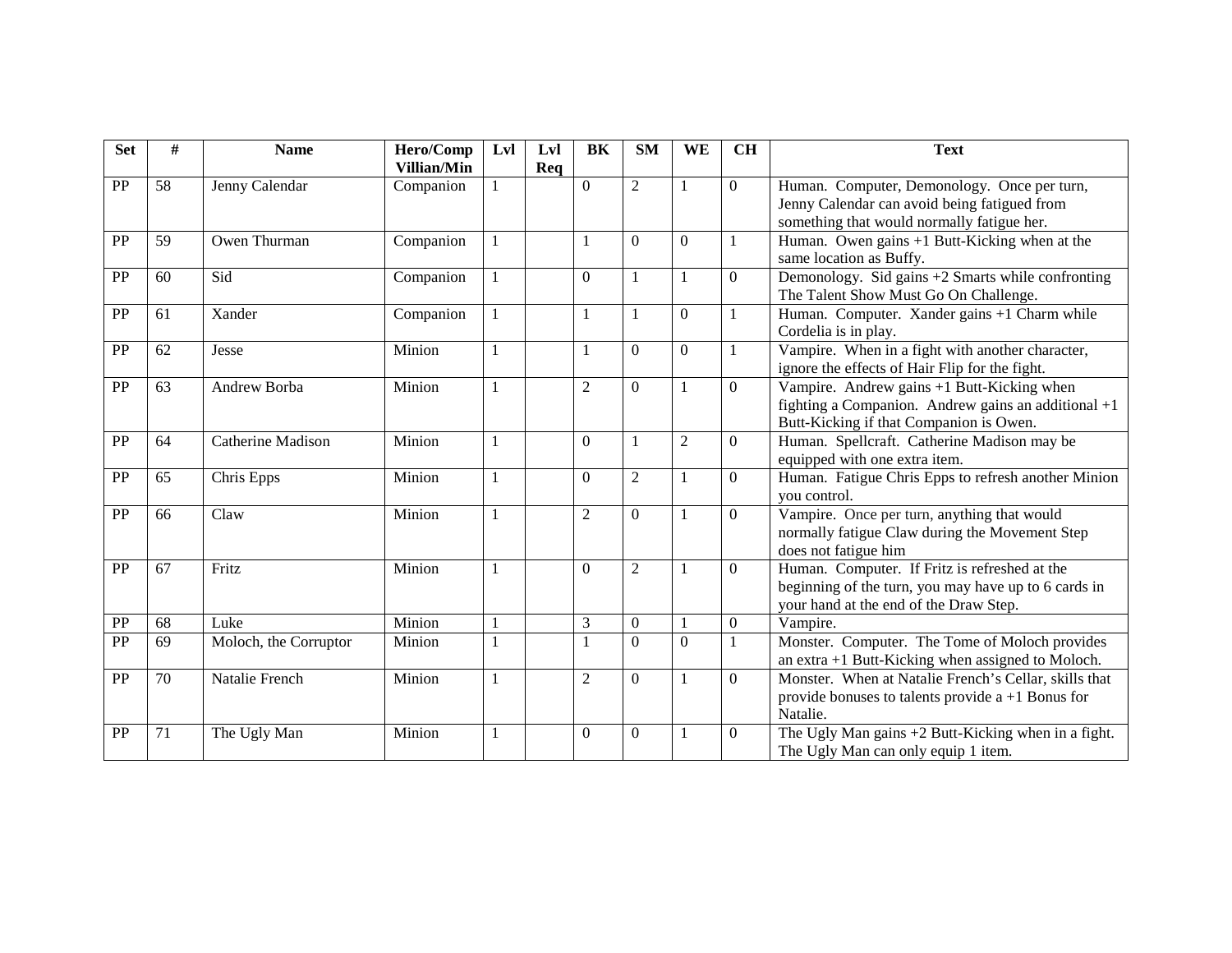| <b>Set</b> | #   | <b>Name</b>             | Hero/Comp<br>Villian/Min | Lyl            | Lvl            | BK             | <b>SM</b>      | WE               | <b>CH</b>        | <b>Text</b>                                                                                                                                                                              |
|------------|-----|-------------------------|--------------------------|----------------|----------------|----------------|----------------|------------------|------------------|------------------------------------------------------------------------------------------------------------------------------------------------------------------------------------------|
| PP         | 72  | The Pack                | Minion                   | 1              | Req            | $\overline{2}$ | 1              | 1                | $\overline{0}$   | Human. If The Pack would be discarded from play by<br>any means while refreshed, you may fatigue The Pack<br>and place it at the Hyena Exhibit location, instead of<br>the discard pile. |
| PP         | 73  | The Three               | Minion                   | $\mathbf{1}$   |                | $\mathfrak{2}$ | $\Omega$       | 1                | $\overline{0}$   | Vampire. You can have up to 3 copies of The Three<br>in play at one time.                                                                                                                |
| PP         | 74  | Marc, The Organ Stealer | Minion                   | $\mathbf{1}$   |                | $\mathbf{1}$   | $\Omega$       | $\mathbf{1}$     | $\mathbf{0}$     | Monster. Marc gains $+2$ Weirdness when facing the<br>A Boy and His Guillotine challenge.                                                                                                |
| PP         | 75  | Absalom                 | Minion                   | $\mathbf{1}$   |                | $\mathbf{0}$   | $\Omega$       | $\sqrt{2}$       | $\mathbf{0}$     | Vampire. Absalom gains +2 Butt-Kicking when at<br>the same location as Collin, The Annointed One.                                                                                        |
| PP         | 76  | Dr. Gregory             | Companion                |                |                | $\mathbf{0}$   | $\mathfrak{Z}$ | $\boldsymbol{0}$ | $\boldsymbol{0}$ | Human. Computer.                                                                                                                                                                         |
| PP         | 77  | <b>Joyce Summers</b>    | Companion                |                |                | $\overline{0}$ | $\mathbf{1}$   | $\overline{0}$   | $\mathbf{1}$     | Human. If Joyce is refreshed at the beginning of the<br>turn, you can have up to 6 cards in your hand at the<br>end of the Draw Step.                                                    |
| PP         | 78  | Coach Herrold           | Companion                | $\mathbf{1}$   |                | $\mathbf{1}$   | -1             | $\boldsymbol{0}$ | $\overline{0}$   | Human. Coach Harrold gains +2 Butt-Kicking when<br>located at any school location.                                                                                                       |
| PP         | 79  | Mitch                   | Companion                | $\mathbf{1}$   |                | $\mathbf{1}$   | $\Omega$       | $\overline{0}$   |                  | Human. Once per turn, anything that would normally<br>fatigue Mitch during the Movement Step does not<br>fatigue him.                                                                    |
| PP         | 80  | Harmony                 | Companion                |                |                | $\Omega$       | $\Omega$       | $\Omega$         | $\boldsymbol{2}$ | Human. Harmony gains $+1$ Charm and $+1$ Smarts<br>when at the same location as Cordelia.                                                                                                |
| PP         | 81  | <b>Hank Summers</b>     | Companion                | $\mathbf{1}$   |                | $\mathbf{1}$   |                | $\Omega$         | $\Omega$         | Human. Hank Summers may be equipped with one<br>extra item.                                                                                                                              |
| PP         | 82  | <b>Blayne Mall</b>      | Companion                | $\mathbf{1}$   |                | $\mathbf{1}$   | $\Omega$       | $\overline{0}$   |                  | Human. Fatigue Blayne Mall to refresh another<br>Companion you control.                                                                                                                  |
| PP         | 83  | Amber Grove             | Companion                | $\mathbf{1}$   |                | $\Omega$       | $\Omega$       | $\boldsymbol{0}$ | $\sqrt{2}$       | Human. Amber Grove gains +1 Charm when located<br>at any school location.                                                                                                                |
| PP         | 146 | Angel                   | Hero                     | $\overline{2}$ | $\overline{4}$ | $\mathbf{1}$   | $\overline{2}$ | $\mathbf{1}$     | 3                | Vampire. Angel gains +2 Charm while Buffy is in<br>play.                                                                                                                                 |
| PP         | 147 | Angel                   | Hero                     | 3              | $\overline{7}$ | $\overline{2}$ | $\overline{2}$ | $\mathbf{1}$     | 3                | Vampire. Once during the Resource Step, you can<br>search your Resource Deck for any level of Buffy and<br>place her in your hand.                                                       |
| PP         | 148 | <b>Buffy Summers</b>    | Slayer-Hero              | $\overline{c}$ | 3              | 3              |                | $\mathfrak 2$    | $\sqrt{2}$       | Human. Buffy gains +1 Butt-Kicking against all<br>vampires.                                                                                                                              |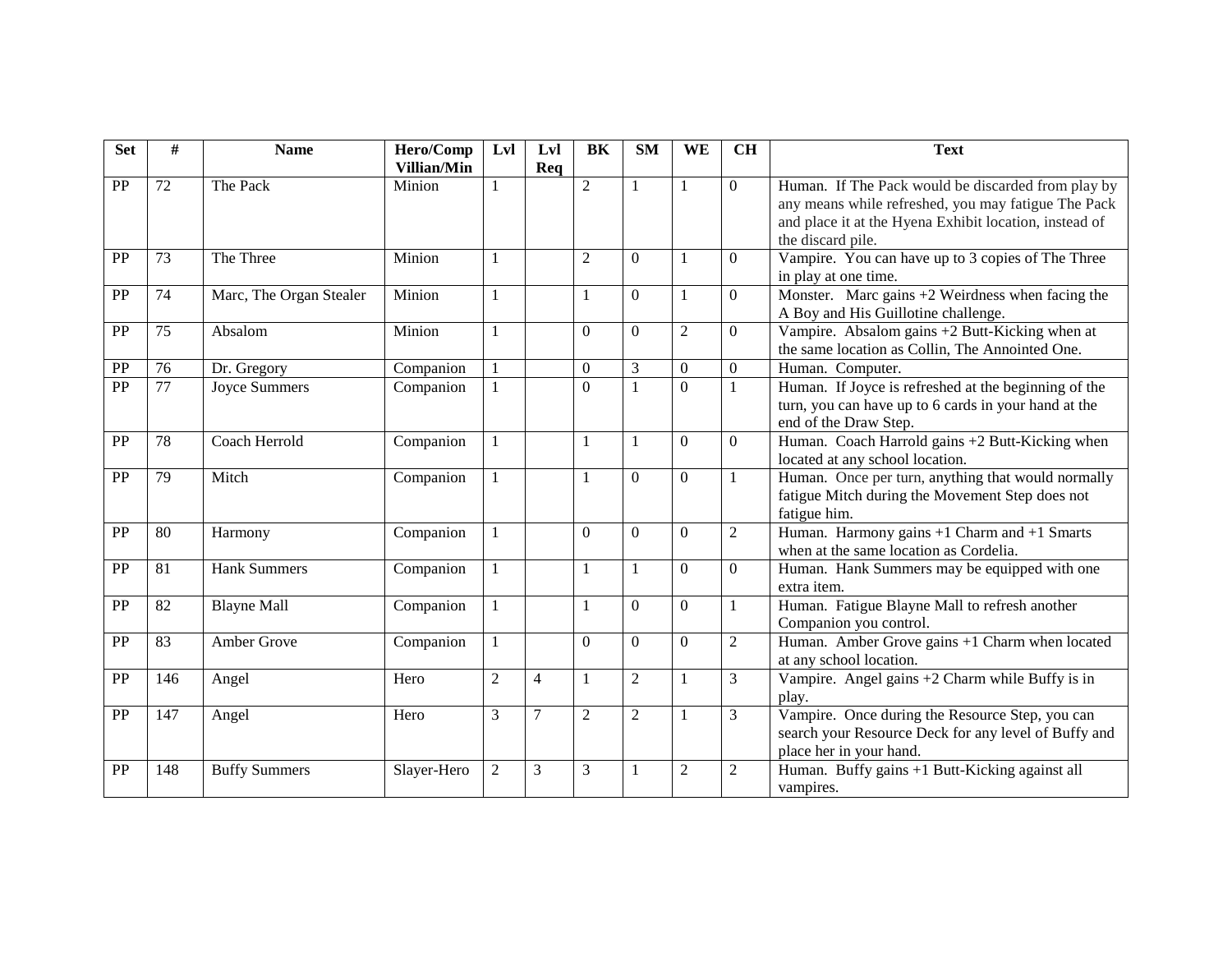| <b>Set</b> | #   | <b>Name</b>               | Hero/Comp<br><b>Villian/Min</b> | Lvl            | Lvl<br>Req     | BK               | <b>SM</b>        | WE             | <b>CH</b>      | <b>Text</b>                                                                                                                                                                                            |
|------------|-----|---------------------------|---------------------------------|----------------|----------------|------------------|------------------|----------------|----------------|--------------------------------------------------------------------------------------------------------------------------------------------------------------------------------------------------------|
| <b>PP</b>  | 149 | <b>Rupert Giles</b>       | Hero                            | $\overline{2}$ | 3              | $\mathbf{1}$     | 5                | $\overline{2}$ | $\Omega$       | Human. Demonology. Spellcraft. Once per turn,<br>fatigue Giles during the Resource Step to search your<br>Resource Deck for any item or skill, show it to your<br>opponent, and put it into your hand. |
| PP         | 150 | <b>Rupert Giles</b>       | Hero                            | 3              | $\overline{7}$ | 1                | 5                | 3              | $\overline{0}$ | Human. Demonology. Spellcraft. Once per turn,<br>fatigue Giles during the Resource Step to search your<br>Resource Deck for any card and put it into your hand.                                        |
| PP         | 151 | <b>Willow Rosenberg</b>   | Hero                            | 2              | 5              | $\Omega$         | 3                | -1             | 2              | Human. Spellcraft. Once per turn, during the<br>Resource Step, fatigue Willow to gain 1 extra Destiny<br>Point.                                                                                        |
| PP         | 152 | Willow Rosenberg          | Hero                            | 3              | $\tau$         | $\boldsymbol{0}$ | $\overline{4}$   | $\overline{2}$ | $\sqrt{2}$     | Human. Spellcraft. Computer.                                                                                                                                                                           |
| PP         | 153 | Collin, the Annointed One | Villian                         | $\overline{2}$ | $\overline{4}$ | $\mathbf{0}$     | $\overline{4}$   | 3              | -1             | Vampire. Fatigue Collin during the Resource Step to<br>search your Resource Deck for any Vampire, show it<br>to your opponent, and put it into your hand.                                              |
| PP         | 154 | Collin, the Annointed One | Villian                         | 3              | $\overline{7}$ | $\overline{0}$   | 5                | 3              | 1              | Vampire. Demonology. All vampires you control at<br>this location gain $+2$ Butt-Kicking.                                                                                                              |
| PP         | 155 | Darla                     | Minion                          | 1              |                | $\boldsymbol{0}$ | $\boldsymbol{0}$ | $\mathbf{1}$   | $\overline{2}$ | Vampire. All of your other Vampires at this location<br>gain +1 Butt-Kicking. Angel loses -1 Charm when at<br>the same location as Darla.                                                              |
| PP         | 156 | Drusilla                  | Villian                         | $\overline{c}$ | 3              | $\Omega$         | $\overline{2}$   | 3              | $\overline{2}$ | Vampire. Fatigue Drusilla during the Resource Step<br>to look at the top 5 cards of your Resource Deck.<br>Choose one of those cards and place it into your hand<br>and discard the other 4 cards.     |
| PP         | 157 | Drusilla                  | Villian                         | 3              | 6              | $\Omega$         | 3                | 3              | $\overline{2}$ | Vampire. Fatigue Drusilla during the Resource Step<br>to look at the top 5 cards of your Resource Deck,<br>Choose 2 cards and place them into your hand and<br>discard the other 3 cards.              |
| PP         | 158 | Spike                     | Villian                         | $\overline{c}$ | 3              | 3                | $\overline{2}$   | 1              | -1             | Vampire. Spike gains +1 to all of his talents if you<br>have Drusilla in play.                                                                                                                         |
| PP         | 159 | Spike                     | Villian                         | 3              | $\tau$         | 3                | $\overline{2}$   | $\mathbf{1}$   | $\overline{2}$ | Vampire. Spike gains $+1$ to all his talents if you have<br>Drusilla in play. Spike may move to the same<br>location as Collin, the Annointed One during the<br>Movement Step without fatiguing.       |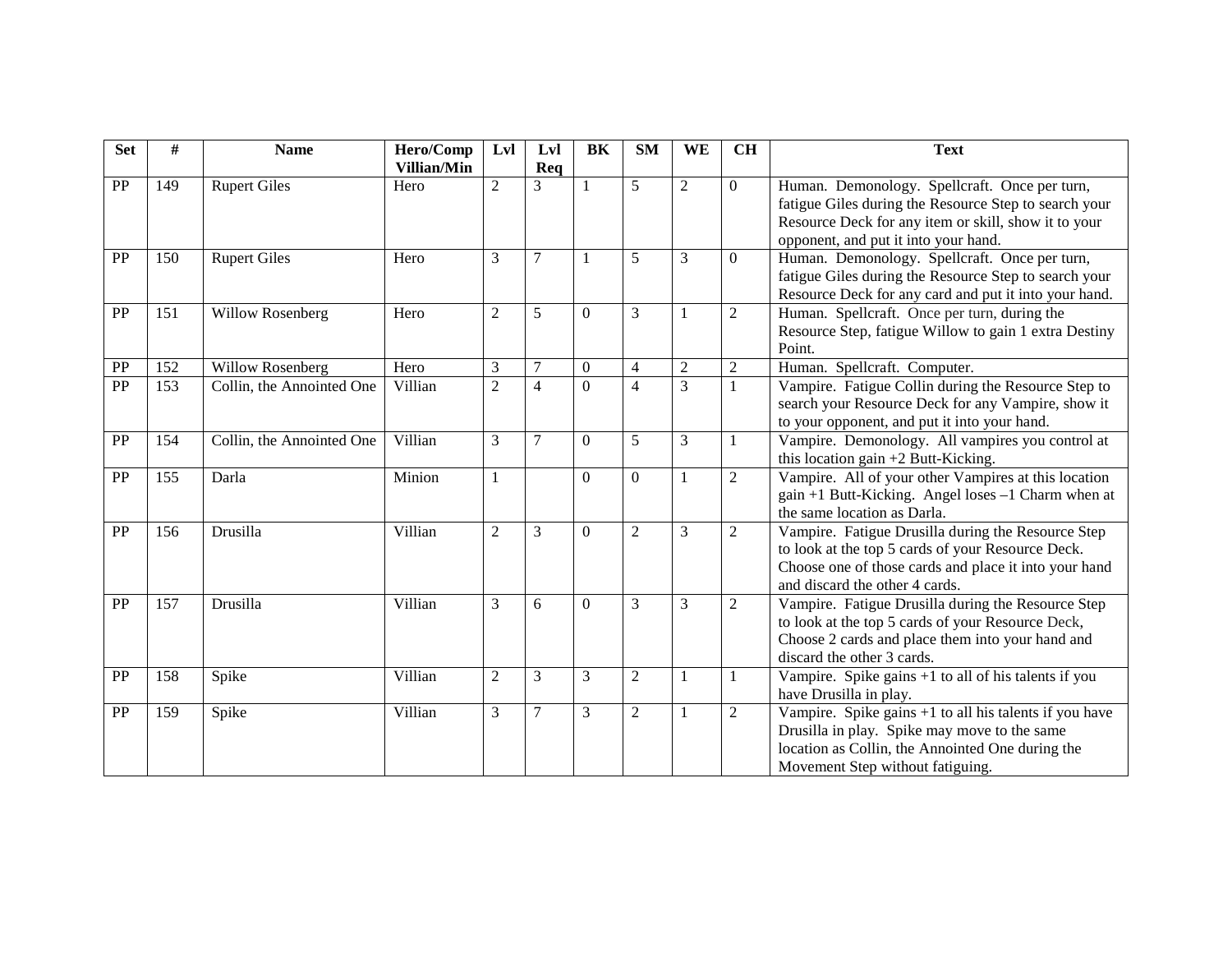| <b>Set</b> | #    | <b>Name</b>               | Hero/Comp   | Lvl            | Lvl            | BK               | <b>SM</b>      | WE             | <b>CH</b>      | <b>Text</b>                                                                                                                                                                                                                  |
|------------|------|---------------------------|-------------|----------------|----------------|------------------|----------------|----------------|----------------|------------------------------------------------------------------------------------------------------------------------------------------------------------------------------------------------------------------------------|
|            |      |                           | Villian/Min |                | Req            |                  |                |                |                |                                                                                                                                                                                                                              |
| PP         | 160  | The Master                | Villian     | $\overline{2}$ | $\overline{4}$ | $\overline{2}$   | 3              | 3              | $\Omega$       | Vampire. Spellcraft. All Vampires you control gain<br>+1 Butt-Kicking.                                                                                                                                                       |
| PP         | 181  | The Master                | Villian     | 3              | $\overline{7}$ | 3                | 3              | 3              | $\overline{0}$ | Vampire. Spellcraft. All Vampires you control gain<br>+2 Butt-Kicking. For every challenge The Master<br>defeats, you gain 1 extra Destiny Point.                                                                            |
| PP         | 182  | <b>Buffy Summers</b>      | Slayer-Hero | 3              | $\tau$         | $\overline{4}$   |                | $\overline{2}$ | $\overline{2}$ | Human. Fatigue Buffy during the Resource Step to<br>discard any Minion at this location.                                                                                                                                     |
| PP         | 185  | Angel                     | Hero        | $\mathbf{1}$   |                | $\boldsymbol{0}$ | $\overline{2}$ | $\mathbf{1}$   | 3              | Vampire. Angel gains +1 Butt-Kicking in a fight.                                                                                                                                                                             |
| PP         | 186  | <b>Buffy Summers</b>      | Slayer-Hero |                |                | $\overline{3}$   | $\Omega$       | $\overline{c}$ | $\overline{2}$ | Human. Whenever Buffy is fighting an opponents<br>Main Character, she gains +1 Butt-Kicking.                                                                                                                                 |
| PP         | 187  | <b>Rupert Giles</b>       | Hero        | 1              |                | 1                | $\overline{4}$ | $\sqrt{2}$     |                | Human. Demonology. Once per turn, fatigue Giles<br>during the Resource Step to search your Resource<br>Deck for any item or skill with a Smarts talent<br>requirement, show it to your opponent, and put it in<br>your hand. |
| PP         | 188  | Willow Rosenberg          | Hero        | $\mathbf{1}$   |                | $\theta$         | 3              | 1              |                | Human. Computer. Willow gains +1 Smarts when<br>confronting a challenge with a Smarts requirement.                                                                                                                           |
| PP         | 189  | Collin, the Annointed One | Villian     | 1              |                | $\mathbf{0}$     | $\overline{4}$ | $\sqrt{2}$     |                | Vampire. Once a turn, fatigue Collin when he's<br>attacked to refresh one of your Minions in the same<br>location. The character Collin refreshed is now your<br>character in the fight.                                     |
| PP         | 190  | Drusilla                  | Villian     |                |                | $\Omega$         | $\mathfrak{2}$ | $\mathfrak{2}$ | 2              | Vampire. Fatigue Drusilla during the Resource Step<br>to either draw a card or make your opponent discard a<br>card.                                                                                                         |
| PP         | 191  | Spike                     | Villian     | $\mathbf{1}$   |                | 3                | $\mathfrak{2}$ | 1              | $\Omega$       | Vampire. Fatigue a Minion you control at the same<br>location as Spike during the Resource Step to give<br>Spike $+1$ to a talent of your choice, until the end of the<br>turn.                                              |
| PP         | 192  | The Master                | Villian     | 1              |                | $\overline{c}$   | 2              | 3              | $\overline{0}$ | Vampire. Once per turn you may refresh The Master<br>by fatiguing a Vampire you control that is at the same<br>location.                                                                                                     |
| <b>PP</b>  | Pre4 | Principal Snyder          | Minion      | 1              |                | $\overline{0}$   | 2              | $\mathbf{0}$   | $\mathbf{0}$   | Human. While at a school location. Principal Snyder<br>is considered to be a Villain instead of a Minion.                                                                                                                    |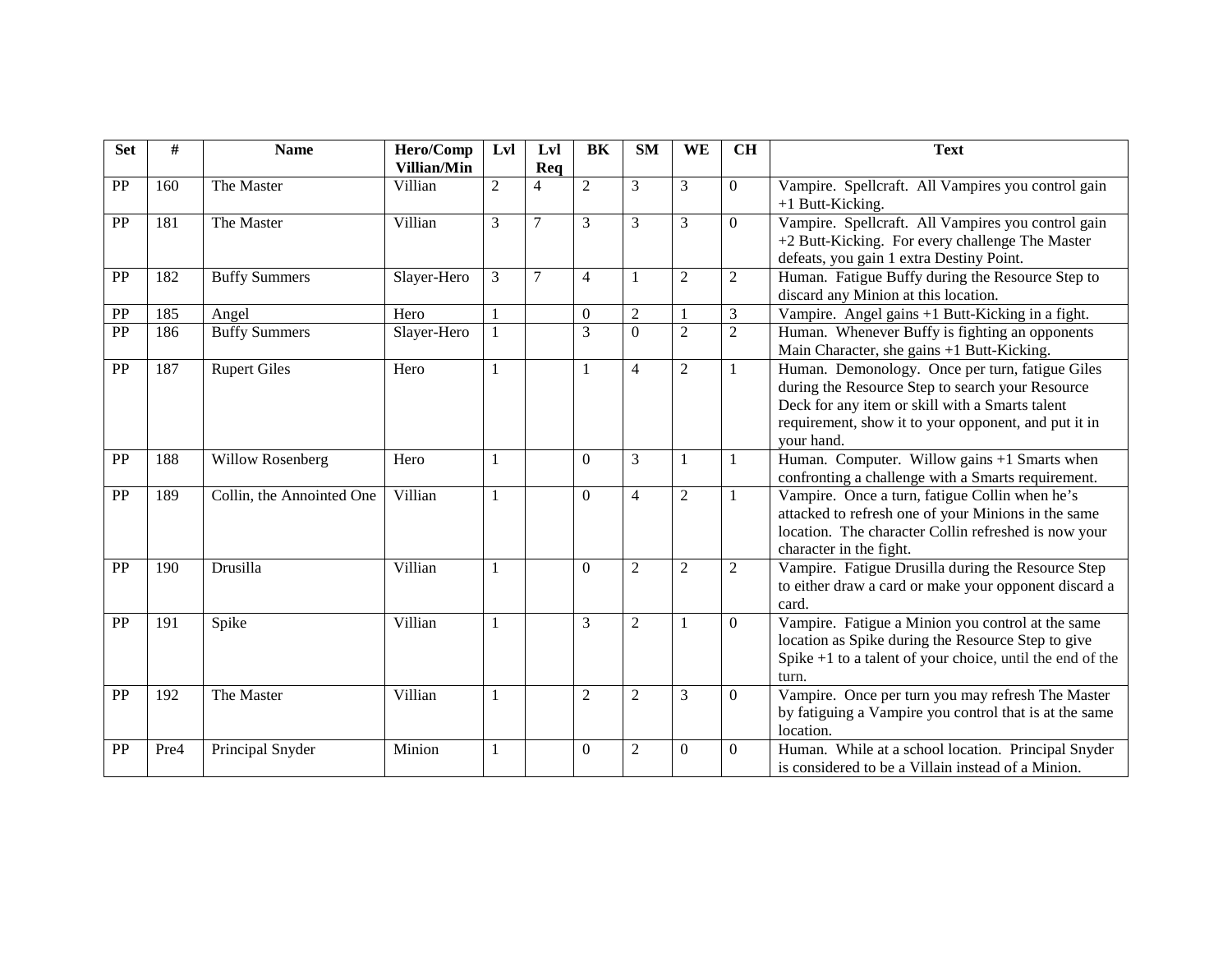| <b>Set</b> | #   | <b>Name</b>          | Hero/Comp<br>Villian/Min | Lvl            | Lvl<br>Req | BK             | <b>SM</b>      | WE             | <b>CH</b>      | <b>Text</b>                                                                                                                                                               |
|------------|-----|----------------------|--------------------------|----------------|------------|----------------|----------------|----------------|----------------|---------------------------------------------------------------------------------------------------------------------------------------------------------------------------|
| PP         | WW1 | Spike                | Villian                  | $\mathbf{1}$   |            | 3              |                | $\overline{2}$ | $\theta$       | Vampire. Fatigue Spike during the Resource Step to<br>search your Resource Deck for Drusilla level 1 and<br>place her into play at Spike's location.                      |
| PP         | HH1 | <b>Buffy Summers</b> | Slayer-Hero              |                |            | 3              | $\Omega$       | $\overline{2}$ | $\overline{2}$ | Whenever Buffy is fighting an opponent's Main<br>Character, she gains +1 Butt-Kicking.                                                                                    |
| AC         | 5   | Coach Marin          | Minion                   | $\mathbf{1}$   |            | 1              | $\Omega$       | $\overline{2}$ | $\overline{0}$ | Human. Coach Marin gains +1 Butt-Kicking while at<br>the same location as Gill Monster.                                                                                   |
| AC         | 6   | Dalton               | Minion                   | $\overline{1}$ |            | $\theta$       | 3              | $\overline{0}$ | $\overline{0}$ | Vampire. Occult.                                                                                                                                                          |
| AC         | 38  | Amy Madison          | Companion                | $\mathbf{1}$   |            | $\Omega$       | $\overline{2}$ | $\overline{0}$ | 1              | Human. Spellcraft. Once per turn, fatigue Amy<br>Madison during the Resource Step to refresh any<br>character with the Spellcraft trait.                                  |
| AC         | 39  | <b>Billy Fordham</b> | Minion                   | $\mathbf{1}$   |            | $\Omega$       |                | $\Omega$       | $\overline{2}$ | Human. While located at the Sunset Club, Billy<br>Fordham is considered to be a Villain instead of a<br>Minion.                                                           |
| AC         | 40  | Cameron Walker       | Companion                |                |            | $\overline{0}$ | $\Omega$       | $\mathbf{1}$   | $\overline{2}$ | Human. When resolving a fight, you may replace<br>Cameron's Butt-Kicking with his Charm. Talent<br>stacks are excluded from this effect.                                  |
| AC         | 41  | Der Kindestod        | Minion                   |                |            | $\mathbf{1}$   | $\Omega$       | $\overline{c}$ | $\Omega$       | Demon. Fatigue during the Resource Step to give a<br>Human here $-1$ to all talents for the remainder of the<br>turn. If at the Hospital, the Human gets $a - 2$ instead. |
| AC         | 42  | Doug Perren          | Companion                | $\mathbf{1}$   |            | $\Omega$       | $\overline{2}$ | $\Omega$       | -1             | Human. Science. Occult. Fatigue Doug Perren<br>during the Resource Step and choose 1 character.<br>That character may attach an extra skill this turn.                    |
| AC         | 43  | Ethan Rayne          | Minion                   | $\mathbf{1}$   |            | $\theta$       |                | $\mathfrak{2}$ | $\overline{0}$ | Human. Spellcraft. All other Minions sharing a<br>location with Ethan Rayne gain the Demonology Trait<br>while with Ethan.                                                |
| AC         | 44  | <b>Gill Monster</b>  | Minion                   | $\mathbf{1}$   |            | $\mathbf{2}$   | $\Omega$       | 1              | $\Omega$       | Monster. Gill Monster gains +1 Butt-Kicking while at<br>an outdoor location.                                                                                              |
| AC         | 45  | Kendra               | Slayer-Hero              | $\mathbf{1}$   |            | 3              | $\overline{2}$ | $\mathbf{1}$   | $\theta$       | Human. You do not lose Destiny Points when Kendra<br>loses a fight.                                                                                                       |
| AC         | 46  | Oz                   | Companion                | $\mathbf{1}$   |            | 1              | 3              | 1              | $\overline{0}$ | Human. Oz gains $+2$ Charm when at the same<br>location as Willow.                                                                                                        |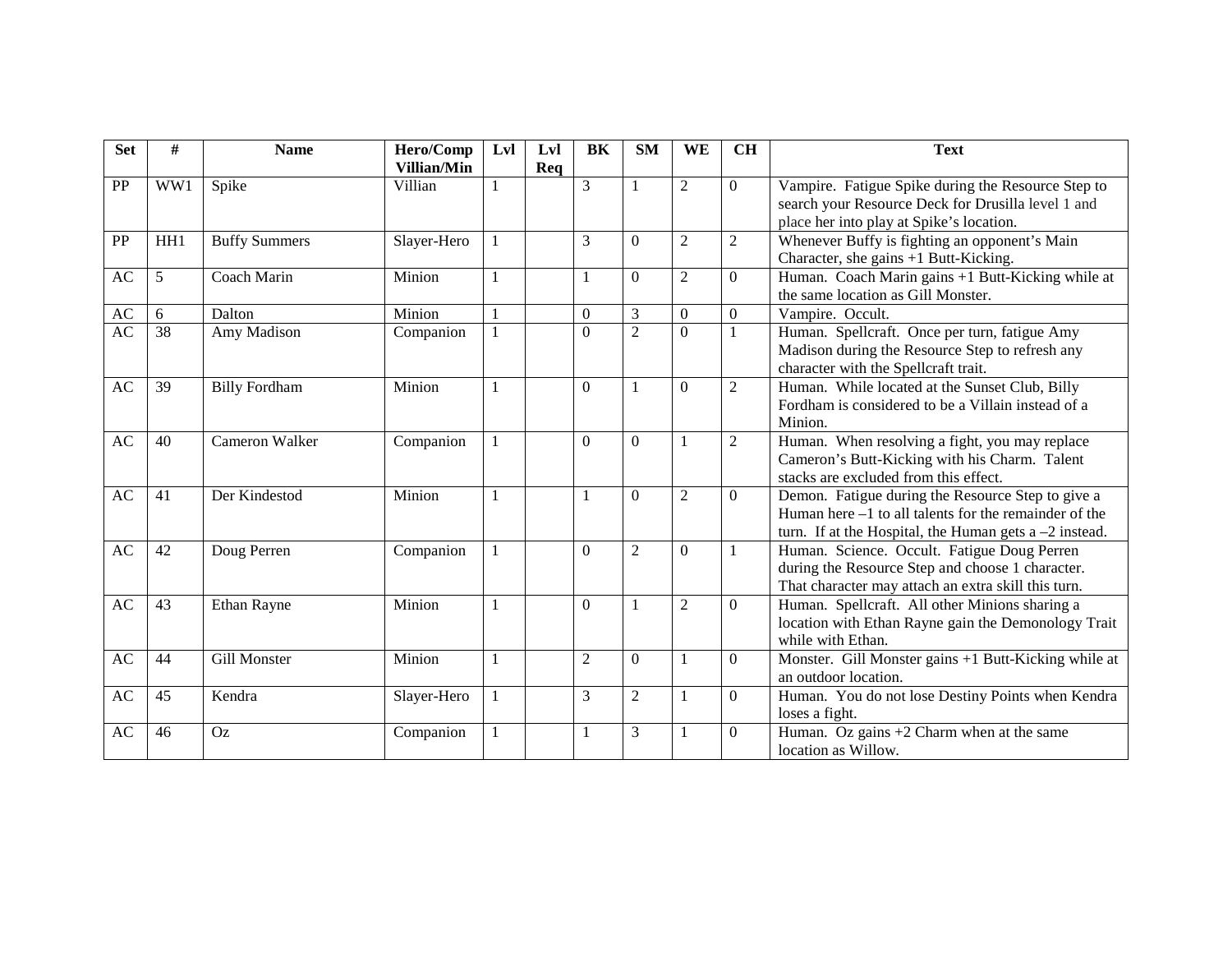| <b>Set</b> | #  | <b>Name</b>                  | Hero/Comp<br>Villian/Min | Lyl            | Lvl<br>Req     | BK             | <b>SM</b>      | WE             | <b>CH</b>      | <b>Text</b>                                                                                                                                                                                                                          |
|------------|----|------------------------------|--------------------------|----------------|----------------|----------------|----------------|----------------|----------------|--------------------------------------------------------------------------------------------------------------------------------------------------------------------------------------------------------------------------------------|
| AC         | 47 | <b>Oz</b>                    | Companion                | $\overline{2}$ | $\overline{2}$ | $\overline{4}$ | $\Omega$       | $\overline{2}$ | $\mathbf{0}$   | Werewolf. During the Refresh Step, if it is day, send<br>Oz's level 2 to the Crypt. Any other attached cards<br>remain attached.                                                                                                     |
| AC         | 48 | Ted Buchanan                 | Minion                   | 1              |                | $\overline{2}$ | $\Omega$       | $\Omega$       | -1             | Robot. Once per turn, discard an item attached to Ted<br>to refresh him. If the 50's Time Capsule is in play and<br>Ted is defeated in a fight, move him there fatigued<br>instead of to the discard pile.                           |
| AC         | 49 | Willy                        | Minion                   | 1              |                | $\Omega$       | $\overline{2}$ | 1              | $\overline{0}$ | Human. If a player has 4 or more challenges in play,<br>you may fatigue Willy during the Resource Step and<br>choose an opponent. That opponent must choose one<br>of her challenges and shuffle it back into her<br>Challenge Deck. |
| AC         | 50 | Xander                       | Companion                | 1              |                | 1              | $\overline{2}$ | 1              | -1             | Human. Xander may Stunt-Double for Cordelia while<br>fatigued. During the Movement Step, if Xander is not<br>in Sunnydale Park, he may move to Cordelia's<br>location instead of an adjacent location.                               |
| AC         | 86 | Angel                        | Hero                     | 1              |                | 1              | 1              | $\mathfrak{2}$ | $\overline{2}$ | Vampire. When Angel starts a fight, draw 1 extra<br>card.                                                                                                                                                                            |
| AC         | 87 | Angelus                      | Villian                  | 1              |                | $\overline{4}$ | 1              | $\overline{2}$ | $\Omega$       | Vampire. Angelus gains +2 Smarts while facing a<br>challenge.                                                                                                                                                                        |
| AC         | 88 | Angelus                      | Villian                  | $\overline{2}$ | 5              | 5              | $\overline{2}$ | 3              | $\sqrt{2}$     | Vampire.                                                                                                                                                                                                                             |
| AC         | 89 | <b>Buffy Summers</b>         | Slayer-Hero              | 1              |                | $\theta$       | $\Omega$       | $\overline{2}$ | $\overline{5}$ | Human. You can only use this card if Buffy is your<br>main character. Buffy cannot start a fight. Fatigue<br>Buffy during the Resource Step to fatigue any<br>character at her location.                                             |
| AC         | 90 | Collin, The Annointed<br>One | Villian                  | 4              | $\,8\,$        | 1              | 5              | 3              | $\overline{0}$ | Vampire. Demonology. All Vampires at this location<br>gain +2 Butt-Kicking. Once per Resource Step, you<br>may search your Resource Deck for any Vampire,<br>show it to your opponent, and place it in your hand.                    |
| AC         | 91 | Cordelia                     | Companion                | $\overline{c}$ | 3              | $\theta$       | $\Omega$       | $\Omega$       | $\overline{4}$ | Human. When Cordelia starts a fight choose Charm<br>or Butt-Kicking. The chosen Talent is now the<br>Resolving Talent for this fight.                                                                                                |
| AC         | 92 | Drusilla                     | Villian                  | $\overline{c}$ | $\overline{4}$ |                | $\sqrt{2}$     | $\overline{2}$ | $\sqrt{2}$     | Vampire. Fatigue Drusilla during the Resource Step<br>and discard a card. Draw 2 cards.                                                                                                                                              |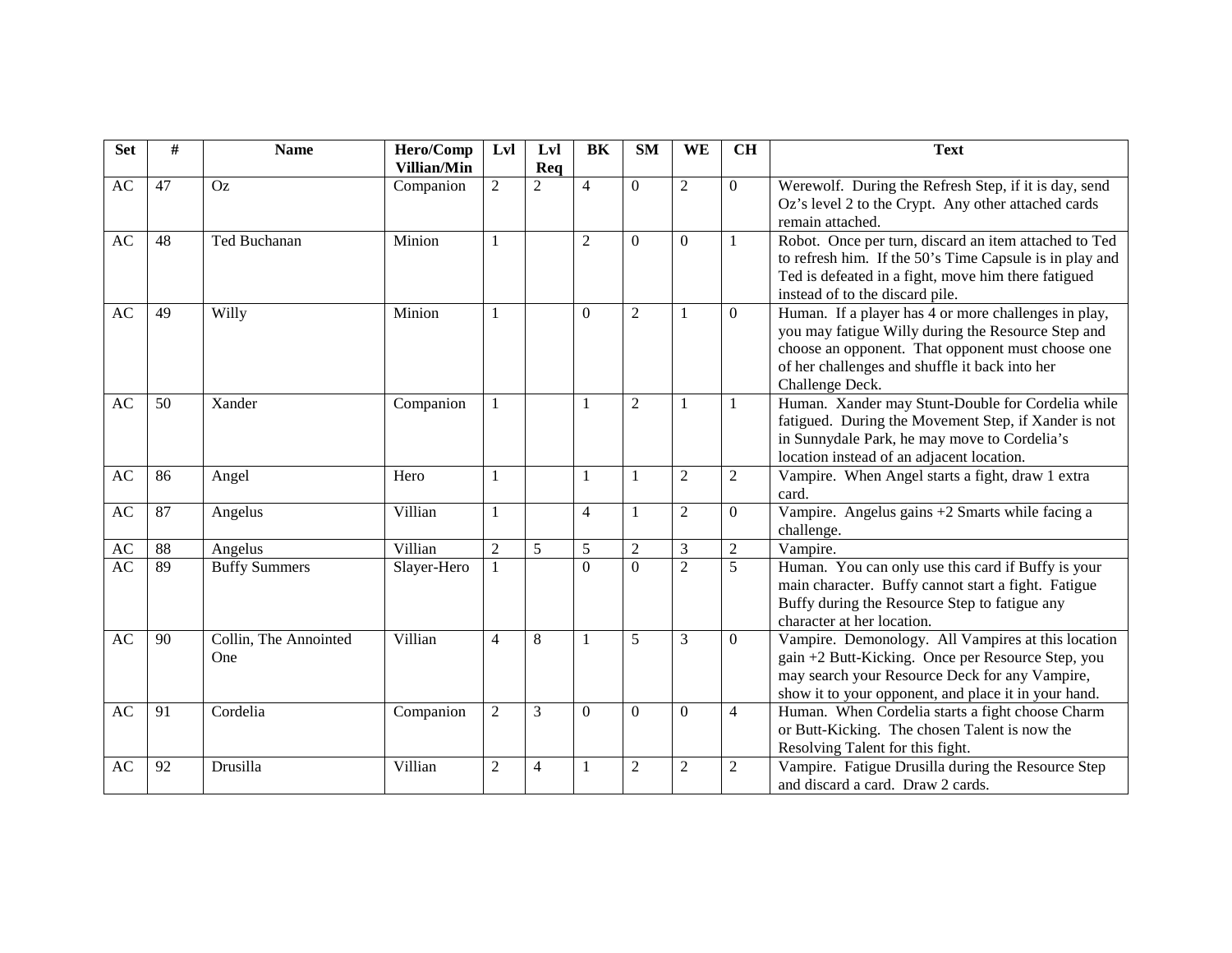| <b>Set</b> | #              | <b>Name</b>             | Hero/Comp   | Lvl            | Lvl            | BK             | <b>SM</b>      | WE             | <b>CH</b>      | <b>Text</b>                                                                                                                                                                                                                                                       |
|------------|----------------|-------------------------|-------------|----------------|----------------|----------------|----------------|----------------|----------------|-------------------------------------------------------------------------------------------------------------------------------------------------------------------------------------------------------------------------------------------------------------------|
|            |                |                         | Villian/Min |                | Req            |                |                |                |                |                                                                                                                                                                                                                                                                   |
| AC         | 93             | Jenny Calendar          | Companion   | $\overline{2}$ | $\overline{3}$ | $\overline{0}$ | $\overline{c}$ | $\overline{2}$ | $\mathbf{0}$   | Human. Demonology. Computer. Spellcraft. Jenny<br>Calendar gains $+1$ Weirdness and $+1$ Smarts against<br>challenges requiring the Spellcraft Trait.                                                                                                             |
| AC         | 94             | Kendra                  | Slayer-Hero | 2              | 5              | $\overline{4}$ | $\overline{2}$ | $\mathfrak{2}$ | $\overline{0}$ | Human. When Kendra wins a fight against a<br>Vampire, you do not discard down to five cards.                                                                                                                                                                      |
| AC         | 95             | Principal Snyder        | Villian     | $\overline{2}$ | $\overline{3}$ | $\mathbf{0}$   | $\overline{2}$ | $\overline{2}$ | $\Omega$       | Human. Demonology. Principal Snyder gains +1<br>Smarts and $+1$ Weirdness when at any school<br>location.                                                                                                                                                         |
| AC         | 96             | <b>Rupert Giles</b>     | Hero        | $\overline{2}$ | 3              | $\overline{2}$ | $\overline{4}$ | $\overline{2}$ | $\theta$       | Human. Demonology. Spellcraft. If Giles starts a<br>fight against a character with the Spellcraft,<br>Demonology, or Occult Traits, any cards played into<br>the Talent Stack for Butt-Kicking are increased by 1.                                                |
| AC         | 97             | Spike                   | Villian     | $\overline{2}$ | 4              |                | $\overline{4}$ | 3              | $\Omega$       | Vampire. Spike may not start a fight. When Spike<br>faces a challenge, any cards you place in a talent stack<br>for Smarts are increased by 1.                                                                                                                    |
| AC         | 98             | The Judge               | Villian     |                |                | 6              | 1              | $\overline{4}$ | $\Omega$       | Demon. You must defeat the Jigsaw Judge challenge<br>before you can place The Judge into play. You may<br>discard The Judge from your hand to search your<br>Challenge Deck for Jigsaw Judge, shuffle the<br>remaining challenges, and place Jigsaw Judge on top. |
| AC         | 99             | The Master              | Villian     | 3              | $\overline{7}$ | 3              | 3              | 3              | $\Omega$       | Vampire. Spellcraft. Once during the Resource Step,<br>fatigue The Master to choose an opponent to discard 2<br>cards from her hand.                                                                                                                              |
| AC         | 100            | <b>Uncle Enyos</b>      | Companion   |                |                | $\Omega$       | $\overline{2}$ | $\sqrt{2}$     | $\overline{0}$ | Human. Spellcraft. Occult. Demonology.                                                                                                                                                                                                                            |
| AC         | 101            | <b>Willow Rosenberg</b> | Hero        | 3              | 6              | $\Omega$       | $\overline{4}$ | $\overline{2}$ | $\overline{2}$ | Human. Spellcraft. Whenever your opponent faces a<br>challenge at Willows' location, you draw 6 cards<br>instead of 3.                                                                                                                                            |
| AC         | Pre3           | Lily                    | Companion   |                |                | $\Omega$       | $\mathbf{1}$   | 1              | $\overline{2}$ | Human. If Lily faces a challenge with Buffy and the<br>challenge is defeated, you gain 1 extra Destiny Point.                                                                                                                                                     |
| AC         | P <sub>2</sub> | Octarus                 | Minion      | 1              |                | 3              | $\theta$       | $\Omega$       | $\Omega$       | Supernatural Assassin. If Octarus wins a fight, you<br>may discard 2 action cards from your hand during the<br>fight's resolution to keep him from fatiguing.                                                                                                     |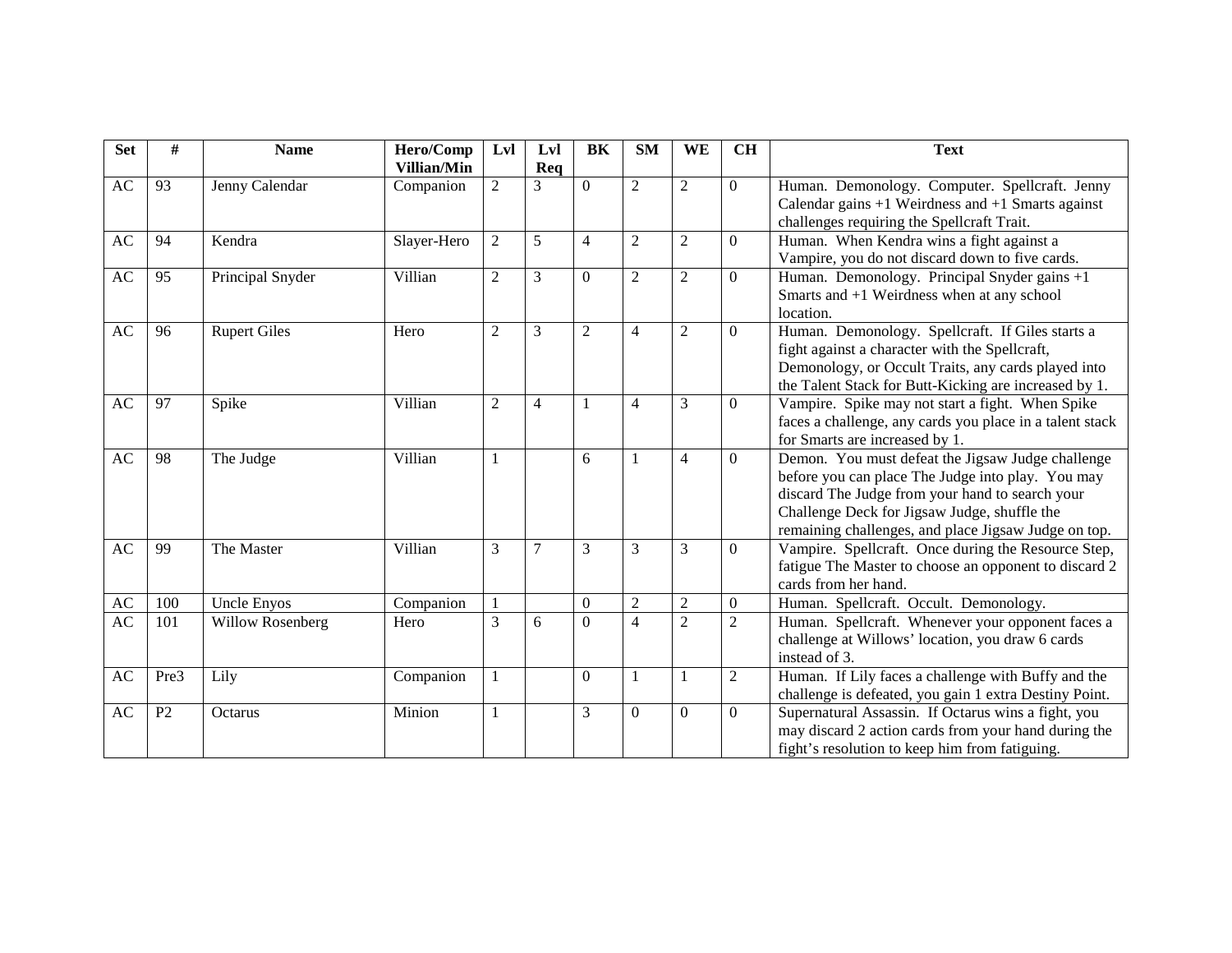| <b>Set</b> | #              | <b>Name</b>          | Hero/Comp<br><b>Villian/Min</b> | Lyl            | Lvl<br>Req     | BK             | <b>SM</b>        | WE               | <b>CH</b>      | <b>Text</b>                                                                                                                                                                                                                 |
|------------|----------------|----------------------|---------------------------------|----------------|----------------|----------------|------------------|------------------|----------------|-----------------------------------------------------------------------------------------------------------------------------------------------------------------------------------------------------------------------------|
| AC         | P <sub>3</sub> | Whistler             | Companion                       |                |                | $\overline{0}$ | $\overline{2}$   | $\mathbf{1}$     | -1             | Demon. While Whistler is in play, players may look<br>at any Challenge Deck without rearranging the order<br>of the challenges. If Whistler is discarded or sent to<br>the Crypt, all players shuffle their Challenge Deck. |
| <b>VW</b>  | 9              | Ampata               | Villian                         | 1              |                | $\theta$       | $\Omega$         | $\mathfrak 2$    | $\overline{4}$ | Undead. When Ampata starts a fight, the resolving<br>talent is Charm and cannot be changed. Ampata<br>cannot be a supporting character.                                                                                     |
| .99        | 3              | Eliminati Vamps      | Minion                          | 1              |                | $\overline{2}$ | $\Omega$         | $\mathbf{1}$     | $\theta$       | Vampire. When you place Eliminati Vamps into play,<br>you may search your Resource Deck for a copy of<br>Eliminati Swords and attach it to this character.                                                                  |
| .99        | 4              | Hellhound            | Minion                          | 1              |                | 1              | $\Omega$         | $\overline{c}$   | $\Omega$       | Demon. Hellhound can move to the location of a<br>character that has Formal Wear attached as if it is an<br>adjacent location. Hellhound gains +3 Butt-Kicking<br>while in a fight with a Companion or Minion.              |
| .99        | 5              | Percy West           | Companion                       | -1             |                | 1              | 1                | $\boldsymbol{0}$ | -1             | Human. While at a school location, Percy West gains<br>+1 Smarts and may attach 1 additional item.                                                                                                                          |
| .99        | 6              | Scott Hope           | Companion                       | 1              |                | $\theta$       | $\mathfrak{2}$   | $\overline{0}$   | $\overline{2}$ | Human. While at the same location as Buffy, Scott<br>gains +1 Charm. Scott may Stunt-Double for Buffy<br>without fatiguing.                                                                                                 |
| .99        | 7              | The Harbingers       | Minion                          | $\mathbf{1}$   |                | $\mathbf{0}$   | 1                | $\overline{2}$   | $\Omega$       | Demon. The Harbingers gain $+2$ Weirdness while at a<br>subterranean location.                                                                                                                                              |
| <b>.99</b> | 66             | Amy Madison          | Companion                       | $\overline{2}$ | $\overline{4}$ | $\mathbf{0}$   | $\overline{0}$   | $\mathbf{1}$     | $\mathbf{1}$   | Rat. Once per turn, you may fatigue Amy Madison to<br>give another character with the Spellcraft Trait $+1$ to<br>all his talents for the remainder of the turn.                                                            |
| .99        | 67             | Angel                | Companion                       | 1              |                | $\overline{2}$ | 1                | $\mathbf{0}$     | -1             | Vampire. During the Movement Step Angel may<br>make 1 additional move from a school or indoor<br>location to an adjacent indoor or school location when<br>it is day.                                                       |
| .99        | 68             | Anyanka              | Minion                          | 1              |                | 1              | 1                | $\overline{c}$   | $\mathbf{0}$   | Demon. Spellcraft. Once per Resource Step, search<br>your Resource Deck for Symbol of Anyanka and<br>attach it.                                                                                                             |
| .99        | 69             | <b>Buffy Summers</b> | Companion<br>- Slayer           | $\mathbf{1}$   |                | 3              | $\boldsymbol{0}$ | $\mathbf{1}$     | -1             | Human. Buffy may have 1 extra item. When Buffy is<br>in a fight, draw a card at the end of the Fight/Battle<br>Stage.                                                                                                       |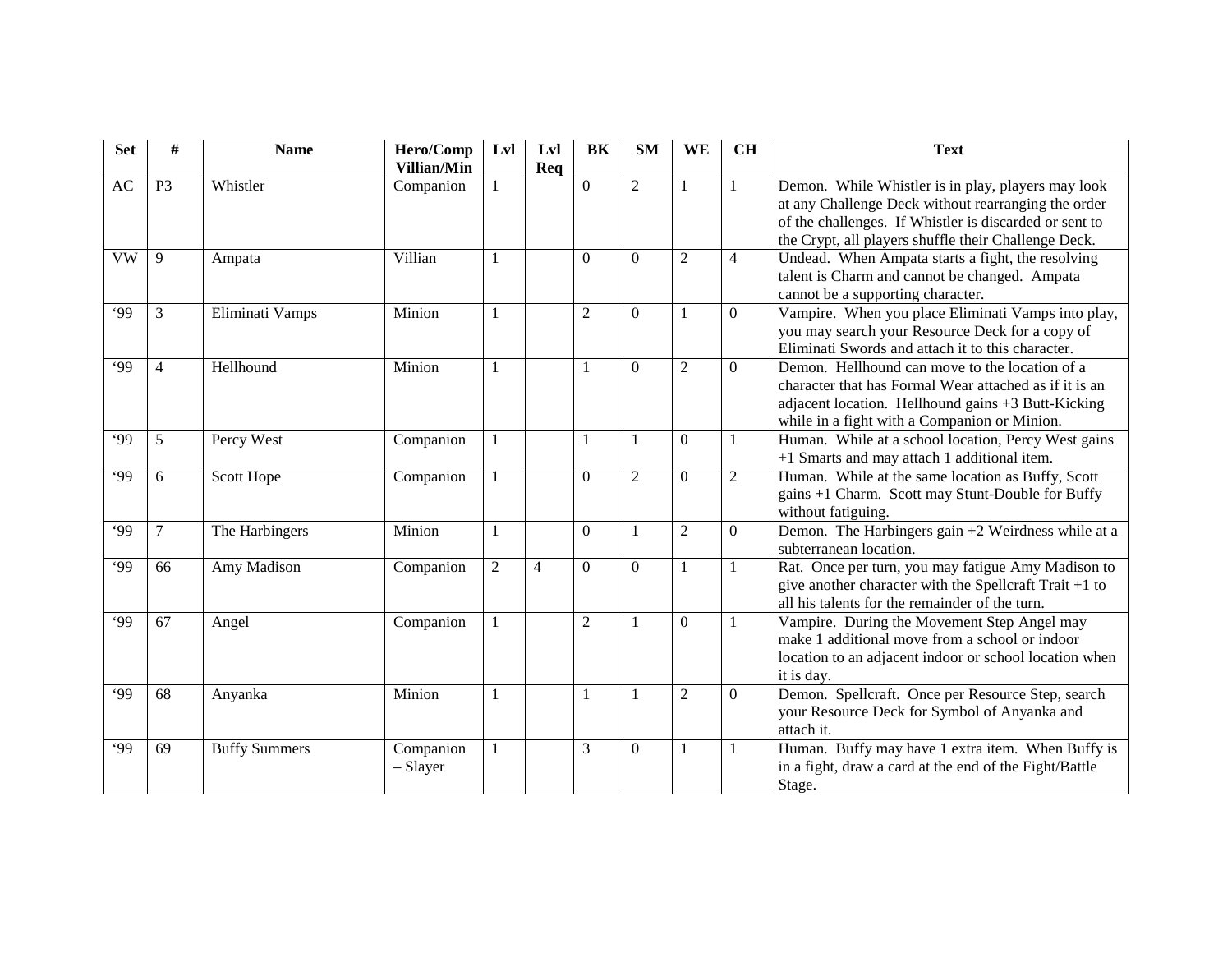| <b>Set</b> | #  | <b>Name</b>       | Hero/Comp          | Lvl          | Lvl            | BK             | <b>SM</b>      | <b>WE</b>      | <b>CH</b>      | <b>Text</b>                                              |
|------------|----|-------------------|--------------------|--------------|----------------|----------------|----------------|----------------|----------------|----------------------------------------------------------|
|            |    |                   | <b>Villian/Min</b> |              | Req            |                |                |                |                |                                                          |
| .99        | 70 | Faith             | Companion          |              |                | 3              | $\Omega$       | 1              | 1              | Human. Faith gains +1 Butt-Kicking while fighting a      |
|            |    |                   | - Slayer           |              |                |                |                |                |                | Vampire, Demon, or Monster.                              |
| .99        | 71 | Faith             | $Minion -$         | 1            |                | 3              | $\Omega$       | 1              | 1              | Human. Whenever Faith starts a fight with a Human,       |
|            |    |                   | Slayer             |              |                |                |                |                |                | draw a card.                                             |
| .99        | 72 | Hansel and Gretal | Minion             | 1            |                | $\Omega$       | $\overline{2}$ | $\mathbf{0}$   | $\overline{2}$ | Monster. Any supporting characters with Spellcraft       |
|            |    |                   |                    |              |                |                |                |                |                | that lose a fight are sent to the Crypt instead of the   |
|            |    |                   |                    |              |                |                |                |                |                | discard pile.                                            |
| .99        | 73 | Jack O'Toole      | Minion             | 1            |                | $\overline{2}$ | $\Omega$       | $\overline{2}$ | $\Omega$       | Undead. All of your other Undead characters in play      |
|            |    |                   |                    |              |                |                |                |                |                | gain +1 Butt-Kicking and Weirdness while Jack            |
|            |    |                   |                    |              |                |                |                |                |                | O'Toole is in play.                                      |
| .99        | 74 | Pat               | Minion             | 1            |                | $\Omega$       | $\mathbf{1}$   | 1              |                | Undead. All talent requirements on your opponent's       |
|            |    |                   |                    |              |                |                |                |                |                | cards are increased by 1.                                |
| .99        | 75 | Jonathan Levenson | Companion          | 1            |                | $\Omega$       | $\overline{2}$ | 1              | $\Omega$       | Human. Wuss. All talent requirements on your             |
|            |    |                   |                    |              |                |                |                |                |                | opponents' cards are increased by 1.                     |
| .99        | 76 | Ken               | Minion             | 1            |                | $\Omega$       | $\mathbf{1}$   | $\overline{2}$ |                | Demon. During the Resource Step, you may send            |
|            |    |                   |                    |              |                |                |                |                |                | Ken to the Crypt to place one of your opponents'         |
|            |    |                   |                    |              |                |                |                |                |                | characters here at any location of your choice.          |
| .99        | 77 | Lunch Lady        | Minion             | 1            |                | 1              | $\theta$       | 1              | $\Omega$       | Human. If Lunch Lady is at a school location any         |
|            |    |                   |                    |              |                |                |                |                |                | Human supporting characters at the same location         |
|            |    |                   |                    |              |                |                |                |                |                | cannot refresh. Once per turn a fatigued character       |
|            |    |                   |                    |              |                |                |                |                |                | may start a fight with Lunch Lady.                       |
| .99        | 78 | Mr. Trick         | Minion             | 1            |                | $\overline{2}$ | 1              | 1              | $\overline{0}$ | Vampire. Fatigue a Vampire you control here to give      |
|            |    |                   |                    |              |                |                |                |                |                | Mr. Trick $+1$ Butt-Kicking for the remainder of the     |
|            |    |                   |                    |              |                |                |                |                |                | turn.                                                    |
| .99        | 79 | <b>Oz</b>         | Hero               | $\mathbf{2}$ | $\overline{2}$ |                | $\overline{4}$ | 1              | 2              | Human. If Oz defeats a challenge and your opponent       |
|            |    |                   |                    |              |                |                |                |                |                | has at least 1 Hero or Villian here, Oz does not fatigue |
|            |    |                   |                    |              |                |                |                |                |                | during the Challenge/Resolve Stage.                      |
| ۰99        | 80 | Pete              | Minion             | 1            |                | 3              | $\Omega$       | $\mathfrak{2}$ | $\Omega$       | Human. When fighting a Human, Pete does not              |
|            |    |                   |                    |              |                |                |                |                |                | fatigue during the Fight/Resolve Stage. All characters   |
|            |    |                   |                    |              |                |                |                |                |                | that fight Pete that aren't Human gain $a + 1$ to all of |
|            |    |                   |                    |              |                |                |                |                |                | their talents during the fight.                          |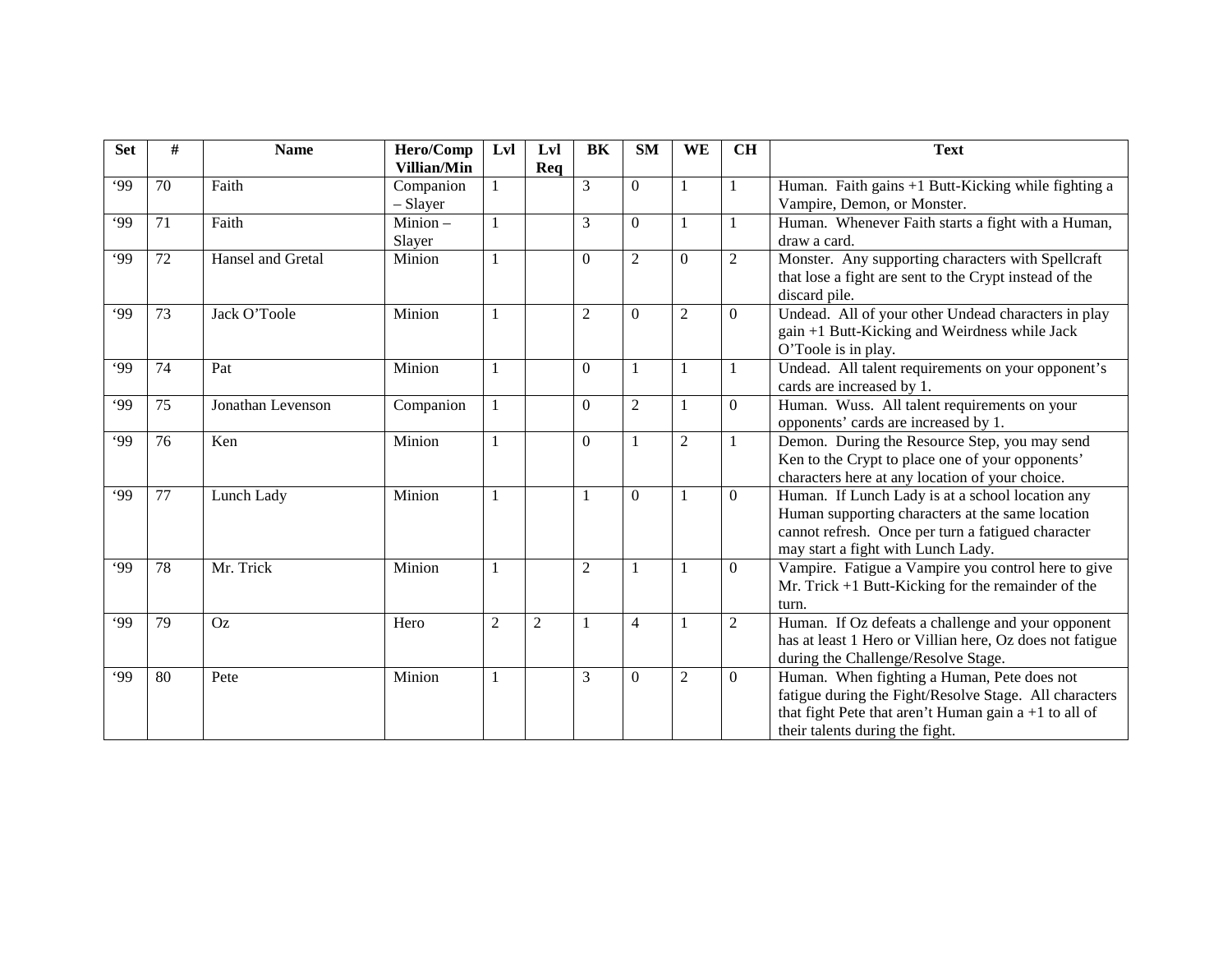| <b>Set</b> | #   | <b>Name</b>          | Hero/Comp<br>Villian/Min | Lyl            | Lyl<br>Req     | <b>BK</b>      | <b>SM</b>      | WE             | <b>CH</b>      | <b>Text</b>                                                                                                                                                                                                                       |
|------------|-----|----------------------|--------------------------|----------------|----------------|----------------|----------------|----------------|----------------|-----------------------------------------------------------------------------------------------------------------------------------------------------------------------------------------------------------------------------------|
| .99        | 81  | <b>Rupert Giles</b>  | Companion                |                |                | 1              | $\overline{2}$ | $\mathbf{1}$   | $\Omega$       | Human. Demonology. Once per turn you may fatigue<br>Giles during the Prologue Step. If you do, no player<br>may draw cards from card effects for the remainder of<br>the turn.                                                    |
| 99'        | 82  | <b>Tucker Wells</b>  | Minion                   | 1              |                | $\Omega$       | 2              | $\overline{2}$ | $\Omega$       | Human. Once during the Resource Step, you may<br>search your discard pile or Resource Deck for a<br>Hellhound, show it to your opponent, and place it into<br>your hand.                                                          |
| .99        | 83  | Wesley Wyndam-Pryce  | Companion                |                |                | $\Omega$       | $\overline{2}$ | $\overline{0}$ | -1             | Human. Occult. Wuss. Fatigue a Wuss you control<br>during the Resource Step to choose a card in your<br>discard pile and shuffle it back into your Resource<br>Deck.                                                              |
| 99         | 84  | Willow Rosenberg     | Companion                | 1              |                | $\Omega$       | $\overline{2}$ | 1              | -1             | Human. Computer. You may fatigue Willow during<br>the Resource Step to give a character at an adjacent<br>$location +1$ Smarts until the end of the turn.                                                                         |
| .99        | 85  | <b>Xander Harris</b> | Companion                | 1              |                | 1              | 1              | $\mathbf{1}$   | -1             | Human. If Xander is defeated in a fight, the winner<br>does not gain any Destiny Points.                                                                                                                                          |
| .99        | 120 | Angel                | Hero                     | $\overline{2}$ | $\overline{4}$ | 3              | $\overline{2}$ | $\mathbf{1}$   | 3              | Vampire. If you have no other characters at Angel's<br>location, Angel gains +1 to all his talents and an<br>additional +1 Butt-Kicking.                                                                                          |
| .99        | 121 | Angel                | Hero                     | 3              | $\tau$         | 3              | $\overline{c}$ | $\overline{2}$ | 3              | Vampire. Angel has the card powers of his previous 2<br>levels.                                                                                                                                                                   |
| 99         | 122 | Anyanka              | Villian                  | $\overline{c}$ | $\overline{4}$ | 1              | $\overline{2}$ | 3              | -1             | Demon, Spellcraft. If Anyanka is in a fight with<br>Symbol of Anyanka attached and your opponent<br>changes the resolving talent, you choose the resolving<br>talent instead. You cannot choose the previous<br>resolving talent. |
| .99        | 123 | Balthazar            | Villian                  | 1              |                | $\theta$       | $\overline{2}$ | $\overline{4}$ | $-1$           | Demon. Balthazar cannot move. At the beginning of<br>a turn, choose a talent. All minions at Balthazar's<br>location gain $+1$ to that talent for the remainder of the<br>turn.                                                   |
| 99'        | 124 | <b>Buffy Summers</b> | Hero-Slayer              | $\overline{2}$ | 5              | $\overline{4}$ | 1              | $\overline{2}$ | $\overline{2}$ | Human. Each turn, the first fight Buffy starts during<br>the Conflict Step does not fatigue her during<br>resolution.                                                                                                             |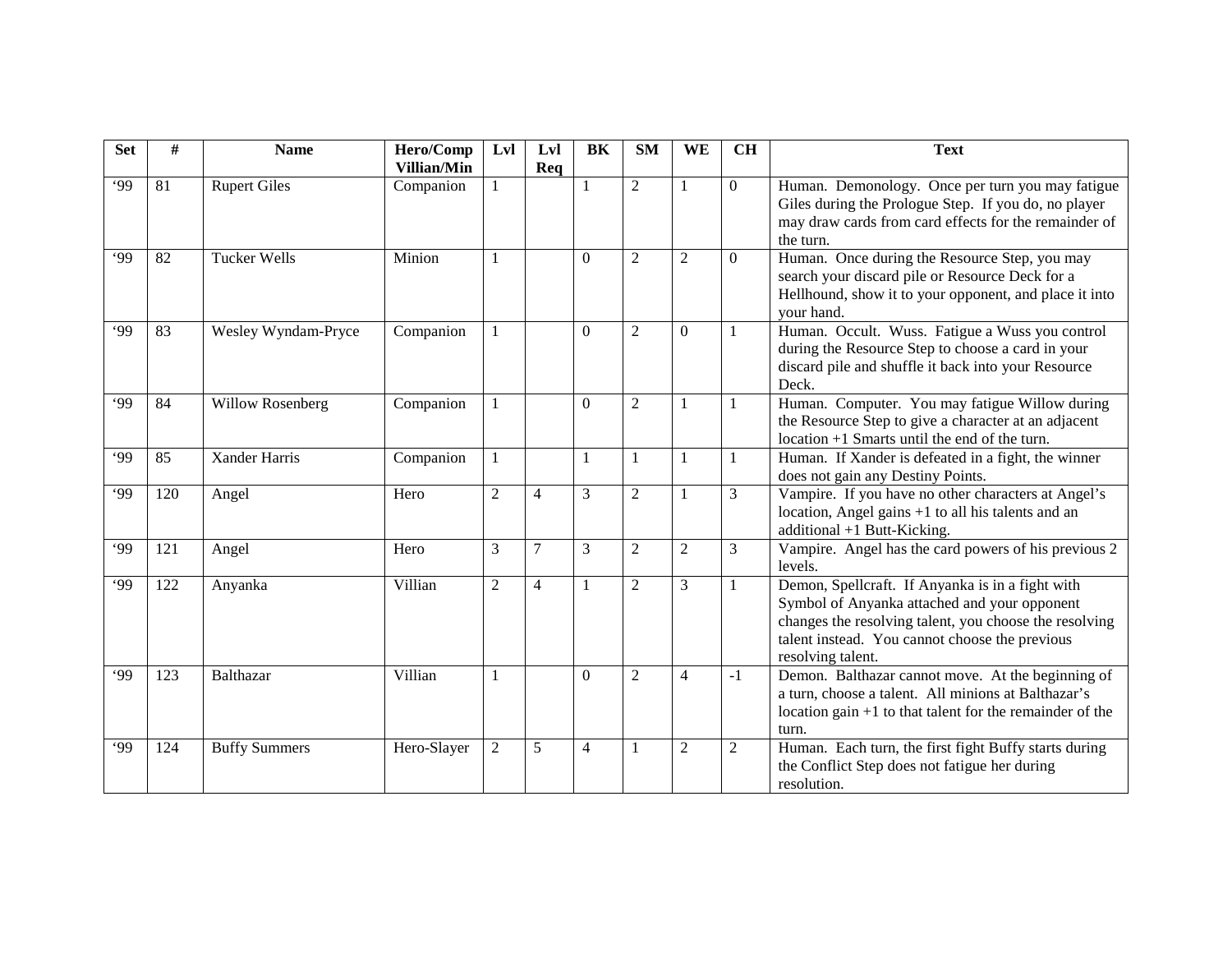| <b>Set</b> | #   | <b>Name</b>                         | Hero/Comp             | Lvl            | Lvl            | <b>BK</b>      | <b>SM</b>      | <b>WE</b>      | <b>CH</b>      | <b>Text</b>                                                                                                                                                                                                                        |
|------------|-----|-------------------------------------|-----------------------|----------------|----------------|----------------|----------------|----------------|----------------|------------------------------------------------------------------------------------------------------------------------------------------------------------------------------------------------------------------------------------|
|            |     |                                     | Villian/Min           |                | Req            |                |                |                |                |                                                                                                                                                                                                                                    |
| .99        | 125 | <b>Buffy Summers</b>                | Hero-Slayer           | 3              | $\overline{7}$ | $\overline{5}$ |                | $\overline{2}$ | $\overline{2}$ | Human. If Buffy wins a fight she started against a<br>Villian or Hero, you gain 1 extra Destiny Point. Buffy<br>does not fatigue during the Fight/Resolve stage of the<br>first fight she started this turn.                       |
| 99         | 126 | Cordelia                            | Hero                  | $\overline{2}$ | 5              | $\Omega$       | 2              | $\Omega$       | 5              | Human. Seduction. At the beginning of the Resource<br>Step, choose a challenge in play. Players may face<br>that challenge during this Step.                                                                                       |
| 99         | 127 | Faith                               | Hero-Slayer           |                |                | $\overline{4}$ | $\Omega$       | $\overline{2}$ | $\mathbf{2}$   | Human. Faith may start a fight with a Vampire,<br>Demon or Monster at an adjacent location. If she<br>does, place her at that location.                                                                                            |
| 99         | 128 | Faith                               | Hero-Slayer           | $\overline{2}$ | 3              | $\overline{4}$ | $\Omega$       | $\overline{c}$ | 3              | Human. Faith may move to any location where an<br>opponent's Vampire, Demon or Monster is in play<br>instead of to an adjacent location. Faith may start 1<br>fight during each Movement Step with a Vampire,<br>Demon or Monster. |
| 99         | 129 | Faith                               | Villian $-$<br>Slayer | $\overline{2}$ | $\overline{4}$ | $\overline{4}$ | $\Omega$       | 3              | $\overline{2}$ | Human. If Faith is refreshed here during an<br>opponent's Challenge/Choose stage, you can search<br>your Resource Deck for a copy of Ambushed and<br>immediately play it.                                                          |
| .99        | 130 | Faith                               | Villian $-$<br>Slayer | 3              | 6              | $\overline{4}$ | 1              | 3              | $\overline{2}$ | Human. If Faith defeats a Main Character in a fight,<br>gain 2 extra Destiny Points.                                                                                                                                               |
| .99        | 131 | <b>Gwendolyn Post</b>               | Villian               | 1              |                | $\mathbf{0}$   | $\overline{2}$ | $\overline{2}$ | $\mathbf{1}$   | Human. Gwendolyn Post may face good and evil<br>challenges. If Gwendolyn Post defeats a character in<br>a fight, she may choose items placed into her talent<br>stacks for that fight and attach them if possible.                 |
| .99        | 132 | <b>Mayor Richard Wilkins</b><br>III | Villian               | $\overline{c}$ | 3              | $\Omega$       | 3              | 3              | -1             | Human. Demonology. At the end of the Draw Step,<br>your opponents discard the top card of their Resource<br>Decks for each card they drew during this Step.                                                                        |
| .99        | 133 | Mayor Richard Wilkins<br>Ш          | Villian               | 3              | 8              | 8              | 1              | $\overline{4}$ | $\Omega$       | Demon. Demonology. Mayor Richard Wilkins III<br>needs Box of Gavrok attached to ascend to this level.<br>At the beginning of each turn, your opponents discard<br>the top 5 cards of their Resource Decks.                         |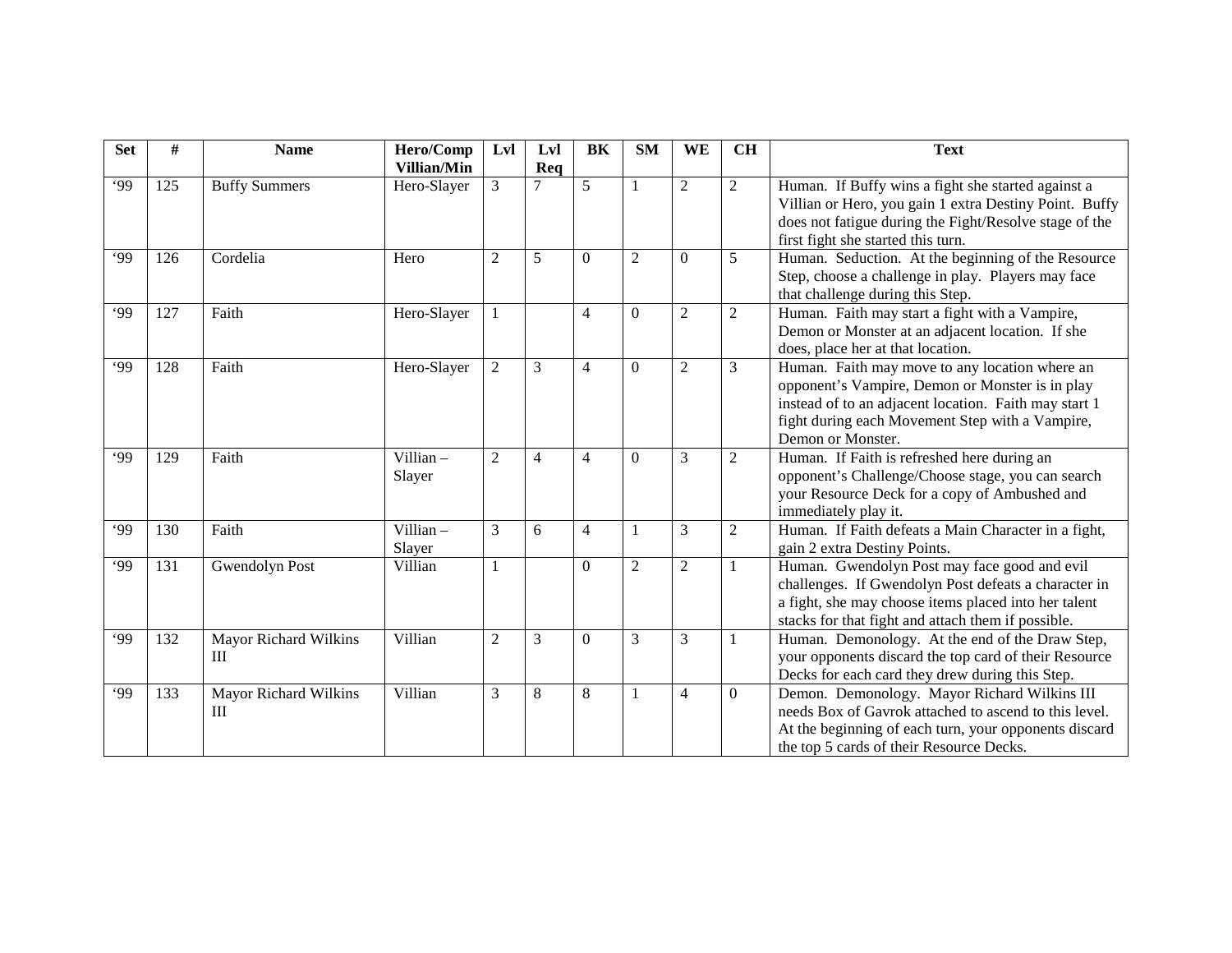| <b>Set</b> | #   | <b>Name</b>         | Hero/Comp<br>Villian/Min | Lvl            | Lvl<br>Req     | BK             | <b>SM</b>        | WE               | <b>CH</b>      | <b>Text</b>                                                                                                                                                                                                                                            |
|------------|-----|---------------------|--------------------------|----------------|----------------|----------------|------------------|------------------|----------------|--------------------------------------------------------------------------------------------------------------------------------------------------------------------------------------------------------------------------------------------------------|
| .99        | 134 | Mr. Trick           | Villian                  | $\overline{2}$ | $\overline{4}$ | 3              | $\overline{2}$   | $\overline{2}$   | $\mathbf{0}$   | Vampire. Computer. When Mr. Trick starts a fight<br>with a Human, if you control another Minion at the<br>same location, add that Minion's total Butt-Kicking to<br>Mr. Trick Butt-Kicking for the remainder of the fight.                             |
| 99         | 135 | Oz                  | Villian                  | 3              | $\overline{4}$ | 6              | $\Omega$         | 3                | $\mathbf{0}$   | Werewolf. If it is day at the beginning of the Refresh<br>Step, send Oz's level 3 to the Crypt. Any other<br>attached cards remain attached.                                                                                                           |
| .99        | 136 | <b>Rupert Giles</b> | Hero                     | $\overline{2}$ | $\overline{4}$ | 1              | 5                | $\overline{2}$   | 1              | Human. Demonology. Occult. Spellcraft. Once<br>during the Resource Step, you may fatigue Giles and<br>discard an item from your hand to discard an item<br>attached to another character at the same location.                                         |
| .99        | 137 | Spike               | Villian                  | 1              |                | 3              | $\boldsymbol{2}$ | $\boldsymbol{2}$ | $\overline{0}$ | Vampire. During the Resource Step, you may fatigue<br>Spike and discard a skill attached to him. Search your<br>Resource Deck for up to 2 copies of that skill, show<br>them to your opponent, and place them into your<br>hand.                       |
| .99        | 138 | The First           | Villian                  | 1              |                | $\Omega$       | 1                | 3                | $\overline{0}$ | Pure Evil. During the Conflict Step, you may fatigue<br>The First and choose one of your opponents' refreshed<br>characters at the same location. During that<br>opponent's next watch in this step, that character must<br>start a fight if possible. |
| .99        | 139 | The Master          | Villian                  | $\overline{2}$ | 5              | 3              | 3                | 3                | $\theta$       | Vampire. Demonology. Spellcraft. All Vampires<br>you control gain +1 Butt-Kicking. You need to<br>control Sunnydale Park for 1 less turn to win a Park<br>Victory.                                                                                     |
| .99        | 140 | Vamp Willow         | Villian                  | $\overline{2}$ | 5              | $\overline{2}$ | $\overline{2}$   | 3                | 2              | Vampire. If Vampire Embrace is used in a fight for<br>its effect, and Vamp Willow wins, gain 1 Extra<br>Destiny Point.                                                                                                                                 |
| .99        | 141 | Willow              | Hero                     | $\overline{c}$ | 3              | $\Omega$       | $\overline{c}$   | 3                | $\mathfrak{2}$ | Human. Spellcraft. Computer. All your characters<br>with Spellcraft at adjacent locations gain +1 Smarts<br>and $+1$ Weirdness.                                                                                                                        |
| 99         | 142 | Xander              | Hero                     | $\overline{2}$ | 3              | 1              | $\overline{2}$   | $\overline{2}$   | $\overline{2}$ | Human. At the beginning of every turn, choose one of<br>your characters at Xander's location. Xander gains<br>that character's Traits until the end of the turn,<br>excluding the first printed Trait.                                                 |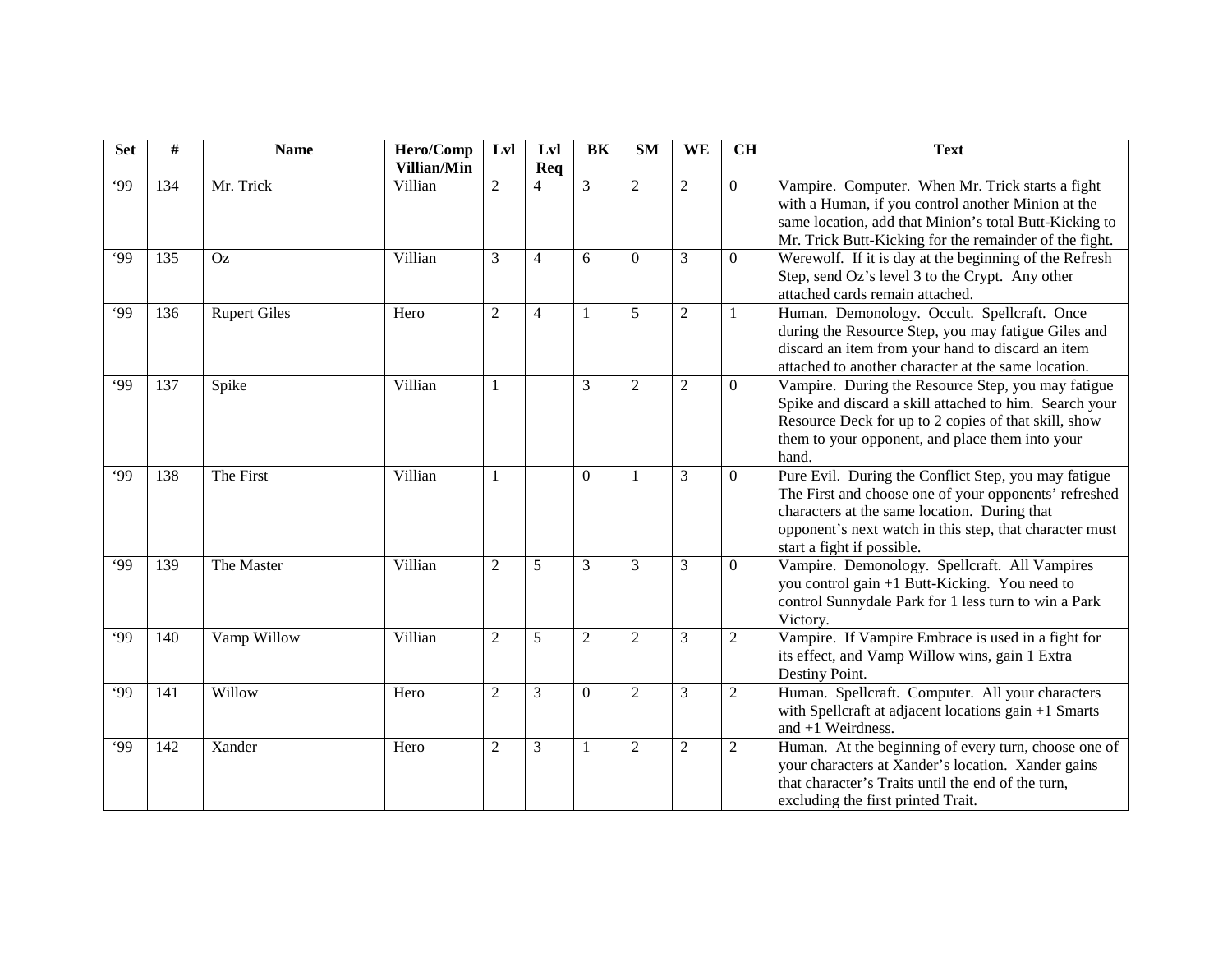| <b>Set</b> | #   | <b>Name</b>          | Hero/Comp<br>Villian/Min | Lvl | Lvl<br>Req | <b>BK</b>      | <b>SM</b>      | <b>WE</b>      | <b>CH</b>      | <b>Text</b>                                                                                                                                                                                                                                                                                   |
|------------|-----|----------------------|--------------------------|-----|------------|----------------|----------------|----------------|----------------|-----------------------------------------------------------------------------------------------------------------------------------------------------------------------------------------------------------------------------------------------------------------------------------------------|
| .99        | 195 | Larry Blaisdell      | Companion                |     |            | $\overline{2}$ | $\Omega$       | $\Omega$       | 1              | Human. While at a school location, Larry Blaisdell<br>gains +1 Butt-Kicking and +1 Smarts, and once per<br>turn may Stunt-Double for another character while<br>fatigued.                                                                                                                     |
| 99         | 196 | Zachary Kralik       | Minion                   | 1   |            | $\overline{2}$ | -1             | $\overline{c}$ | $\Omega$       | Vampire. During a fight, Zachary Kralik may use the<br>Charm talents on the top half of action cards to boost<br>Butt-Kicking.                                                                                                                                                                |
| .99        | 223 | Angel                | Hero                     | 1   |            | 3              | $\overline{2}$ | $\overline{2}$ | 1              | Vampire. Angel may make 1 additional move during<br>the Movement Step of a day turn.                                                                                                                                                                                                          |
| .99        | 224 | Anyanka              | Villian                  |     |            | $\mathbf{1}$   | $\overline{2}$ | 3              | $\Omega$       | Demon. Spellcraft. While Anyanka has Symbol of<br>Anyanka attached, whenever your opponent searches<br>his Resource Deck for a card, you perform the search<br>for him.                                                                                                                       |
| 99         | 225 | <b>Buffy Summers</b> | Hero-Slayer              |     |            | $\overline{4}$ | $\Omega$       | $\overline{2}$ | $\overline{2}$ | Human. At the beginning of the Fight/Resolve Stage,<br>Buffy gains $+1$ to the current resolving talent until the<br>end of the fight.                                                                                                                                                        |
| 99         | 226 | <b>Bizarro Buffy</b> | Hero-Slayer              |     |            | $\overline{4}$ | $\mathbf{1}$   | $\overline{c}$ | $\Omega$       | Human. If Buffy wins a fight, your opponent must<br>discard down to X cards during the fight/Discard<br>Stage, where $X = 5$ – the amount of Destiny Points<br>earned from the fight.                                                                                                         |
| 99         | 227 | Cordelia             | Hero                     |     |            | $\Omega$       | $\mathbf{1}$   | $\Omega$       | $\overline{4}$ | Human. Seduction. When another character Stunt-<br>Doubles for Cordelia, he gains +3 Butt-Kicking for<br>the remainder of the fight. Once per Resource Step,<br>you may fatigue Cordelia to give a character at this<br>location $-1$ Smarts and $+2$ Charm for the remainder of<br>the turn. |
| .99        | 228 | Faith                | Villian                  | 1   |            | $\overline{4}$ | $\theta$       | $\overline{2}$ | $\overline{2}$ | Human. If Faith is refreshed at a location where an<br>opponent defeated a challenge, that player cannot gain<br>more than 3 Destiny Points for defeating that<br>challenge.                                                                                                                  |
| 99         | 229 | <b>Kakistos</b>      | Villian                  | 1   |            | $\overline{4}$ | $\Omega$       | $\overline{2}$ | $\Omega$       | Vampire. Kakistos does not fatigue at the end of the<br>fight/Resolve Stage of the first fight that he starts each<br>turn,                                                                                                                                                                   |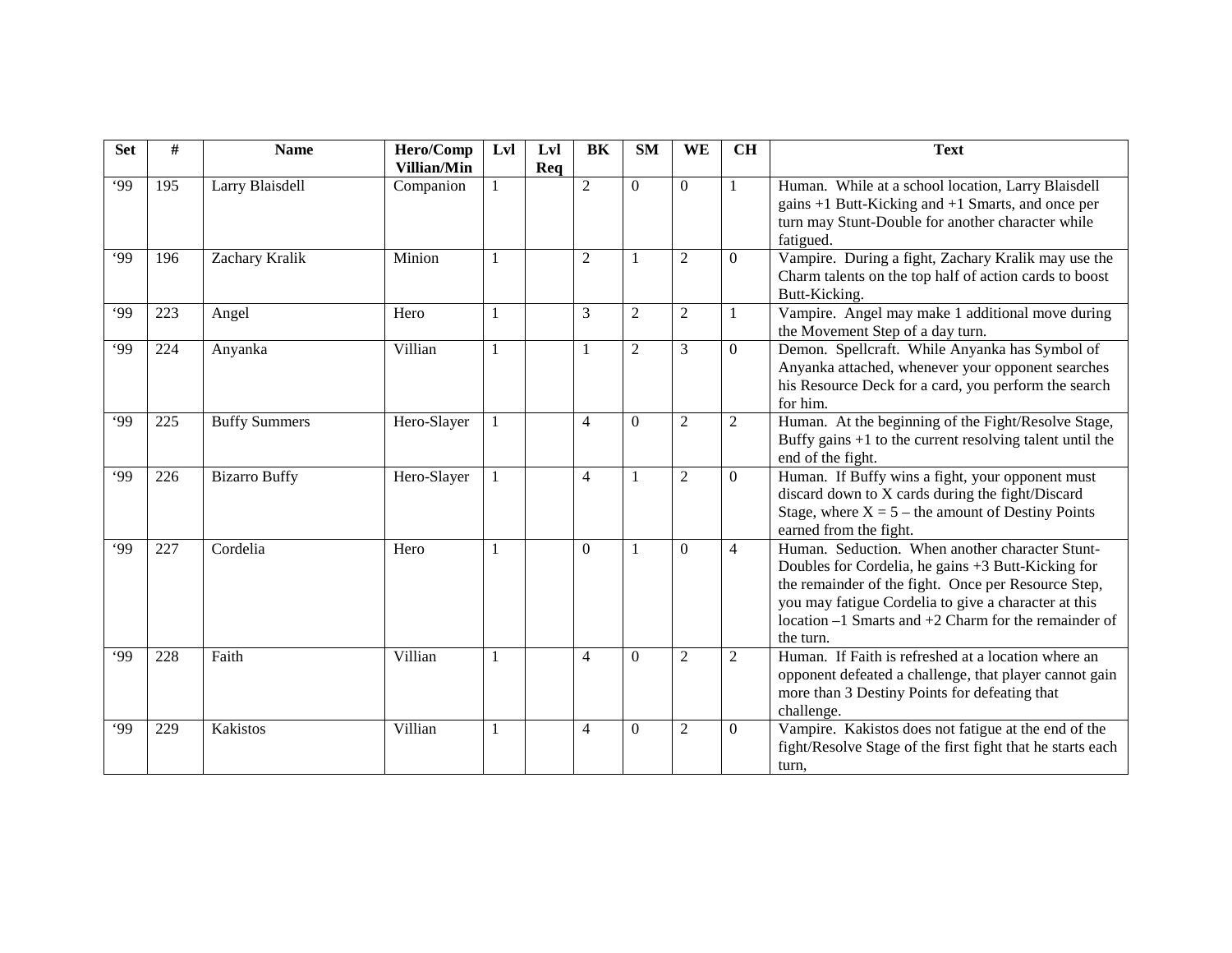| <b>Set</b> | #   | <b>Name</b>                | Hero/Comp              | Lvl | Lvl | BK             | <b>SM</b>      | <b>WE</b>      | <b>CH</b>      | <b>Text</b>                                                                                                                                                                                                          |
|------------|-----|----------------------------|------------------------|-----|-----|----------------|----------------|----------------|----------------|----------------------------------------------------------------------------------------------------------------------------------------------------------------------------------------------------------------------|
| .99        | 230 | Mayor Richard Wilkins<br>Ш | Villian/Min<br>Villian | 1   | Req | $\Omega$       | 3              | 3              |                | Human. Demonology. At the beginning of the<br>Prologue Step if Mayor Richard Wilkins III is<br>refreshed, all of your opponents discard the top 2<br>cards of their Resource Decks.                                  |
| .99        | 231 | Mr. Trick                  | Villian                | 1   |     | 3              | $\overline{2}$ | -1             | $\theta$       | Vampire. Computer. If Mr. Trick is defeated in a<br>fight, you may discard one of your other Vampires<br>here instead.                                                                                               |
| .99        | 232 | Oz                         | Hero                   | 1   |     |                | 3              | 1              | $\overline{2}$ | Human. Once per turn during the Prologue Step, you<br>may search your Resource Deck for an Oz level 2 and<br>place it into your hand.                                                                                |
| 99         | 233 | <b>Rupert Giles</b>        | Hero                   | 1   |     | 1              | $\overline{4}$ | $\overline{2}$ | -1             | Human. Demonology. You may fatigue Giles during<br>the Resource Step to give a character at an adjacent<br>location $a + 1$ to a talent of your choice until the end of<br>the turn.                                 |
| .99        | 234 | The Master                 | Villian                | 1   |     | 3              | $\overline{2}$ | 3              | $\theta$       | Vampire. Demonology. Spellcraft. During the<br>Resource Step, you may discard a refreshed Minion<br>Vampire you control at the same location as The<br>Master to make your opponent discard a card from her<br>hand. |
| .99        | 235 | Vamp Willow                | Villian                | 1   |     | $\overline{2}$ | $\overline{2}$ | $\overline{2}$ | 2              | Vampire. When Vamp Willow starts a fight, you may<br>search your Resource Deck for a copy of Vampire<br>Embrace and place it into your hand.                                                                         |
| 99         | 236 | Vamp Xander                | Villian                | 1   |     | $\overline{2}$ | 1              | 1              |                | Vampire. You may fatigue Vamp Xander during the<br>Resource Step to give a Vampire $+2$ to a talent of your<br>choice for the rest of the turn.                                                                      |
| .99        | 237 | Willow                     | Hero                   |     |     | $\mathbf{0}$   | 3              | $\overline{2}$ |                | Human. Spellcraft. Computer. You may fatigue<br>Willow during the Resource Step to give all characters<br>at adjacent locations $+1$ Smarts for the remainder of<br>the turn.                                        |
| 99'        | 238 | Xander                     | Hero                   | -1  |     | 1              | 2              | -1             | $\overline{2}$ | Human. Whenever Xander swaps an item to another<br>one of your characters, you may ignore the talent<br>requirement of the item.                                                                                     |